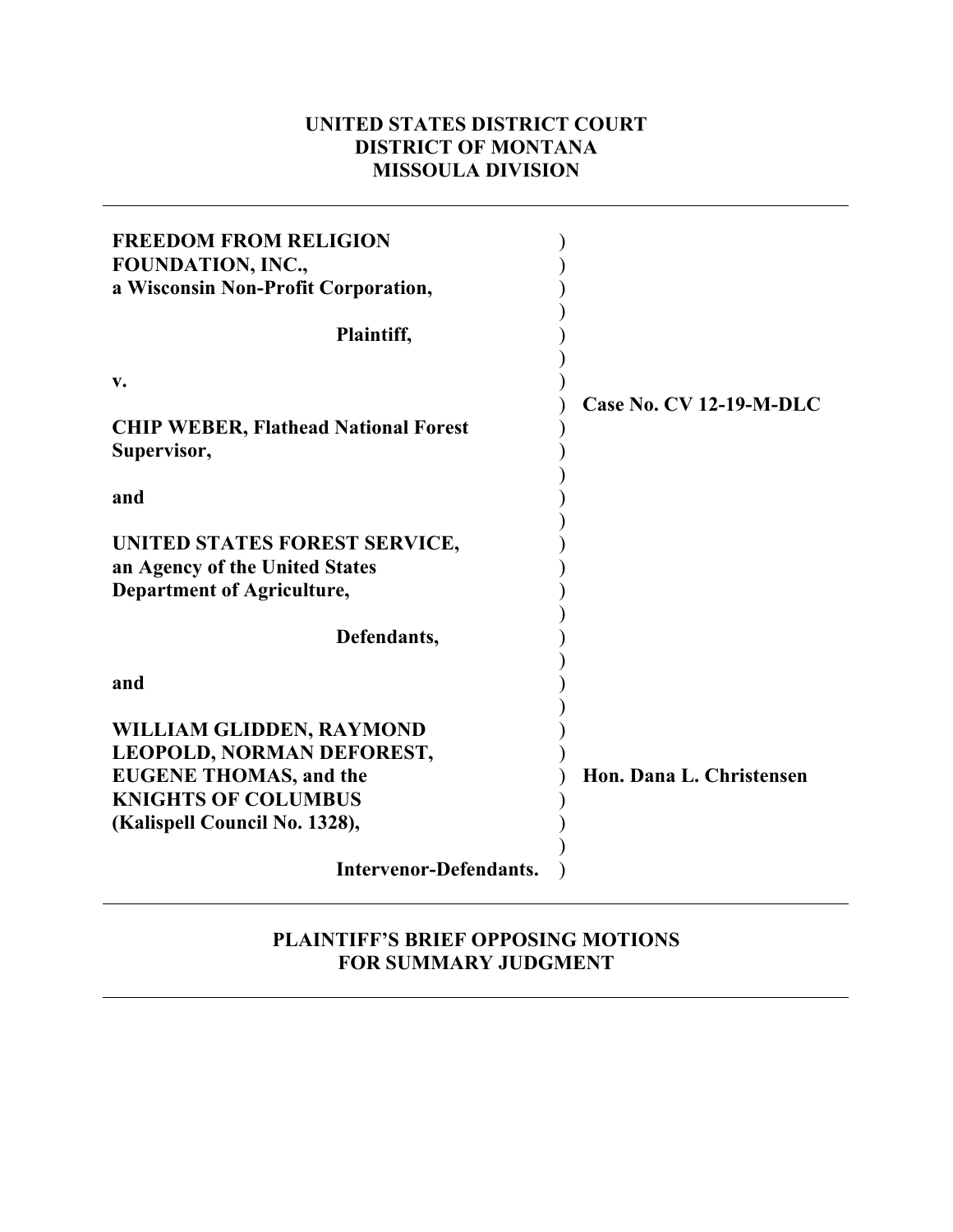# **TABLE OF CONTENTS Page**

| I.   |                |                                                                                                                                  |
|------|----------------|----------------------------------------------------------------------------------------------------------------------------------|
| Π.   |                |                                                                                                                                  |
| III. |                | MEMBERS OF FFRF HAVE HAD UNWANTED EXPOSURE TO<br>THE JESUS STATUE SO AS TO CONFER ASSOCIATIONAL                                  |
|      | A.             | Unwelcome Contact With, Or Avoidance Of, An Offensive<br>Religious Display On Public Land Provides A Basis For                   |
|      | <b>B.</b>      | FFRF Members Have Had Direct Contact With, Or They Have<br>Avoided, The Shrine On Big Mountain, Which is Sufficient For          |
|      | $\mathbf{C}$ . | FFRF Has Associational Standing Based On The Standing Of Its                                                                     |
|      | D.             | FFRF Has Members With Personal Standing Sufficient To<br>Provide Associational Standing And If Not, Then A Curative              |
| IV.  |                | THE BIG MOUNTAIN SHRINE HAS THE PURPOSE AND EFFECT<br>OF ADVANCING RELIGION IN VIOLATION OF THE                                  |
|      | A.             | The Lemon Test Is Applicable To Religious Displays Like The Big                                                                  |
|      | Β.             | The Big Mountain Shrine Was And Is Intended As A Religious                                                                       |
|      | C.             | The Shrine On Big Mountain Has The Primary Effect Of Advancing<br>Religion, Including Because The Shrine Gives The Appearance Of |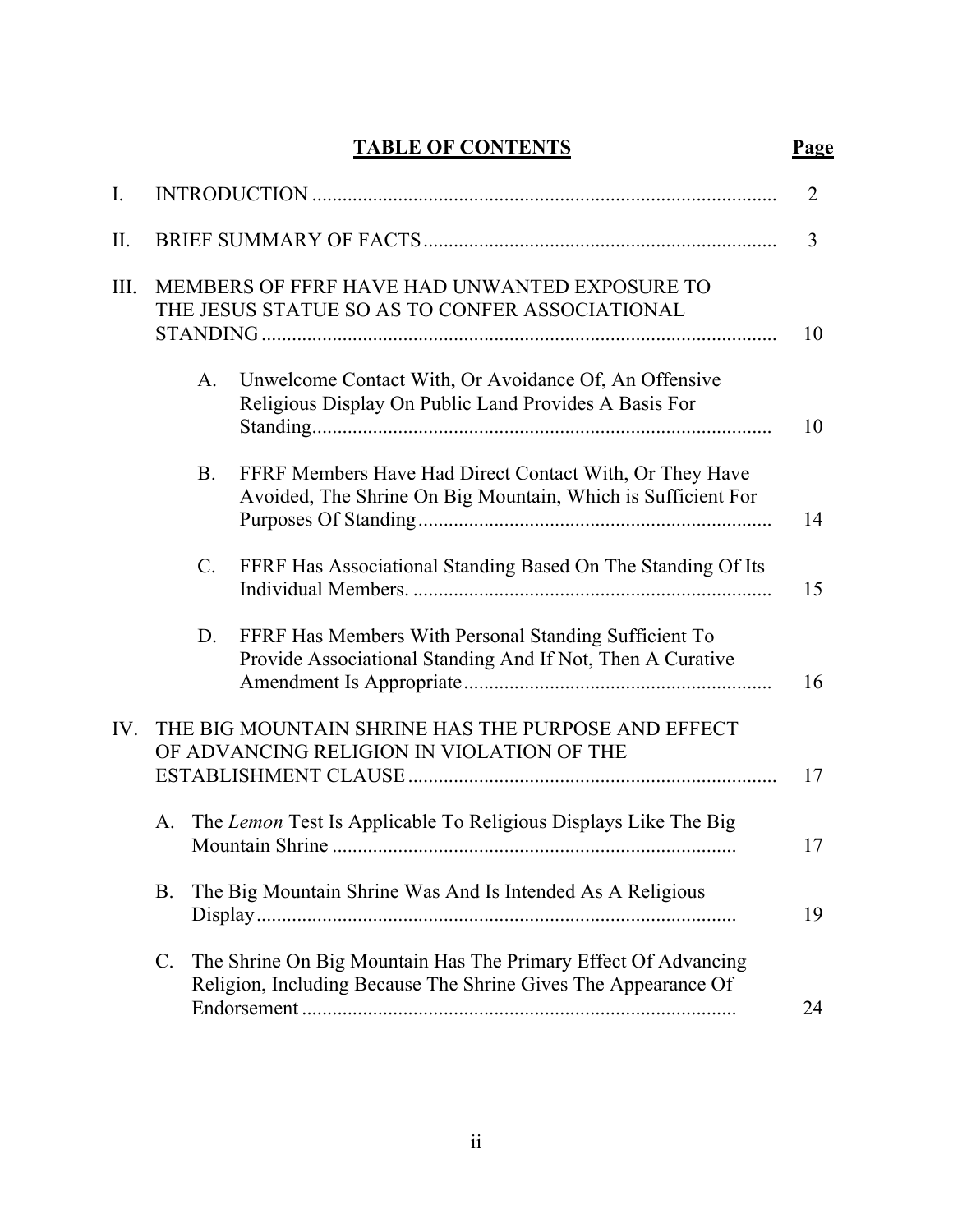| V. ENFORCEMENT OF THE ESTABLISHMENT CLAUSE DOES NOT |    |
|-----------------------------------------------------|----|
|                                                     | 30 |
| CONCLUSION.                                         | 35 |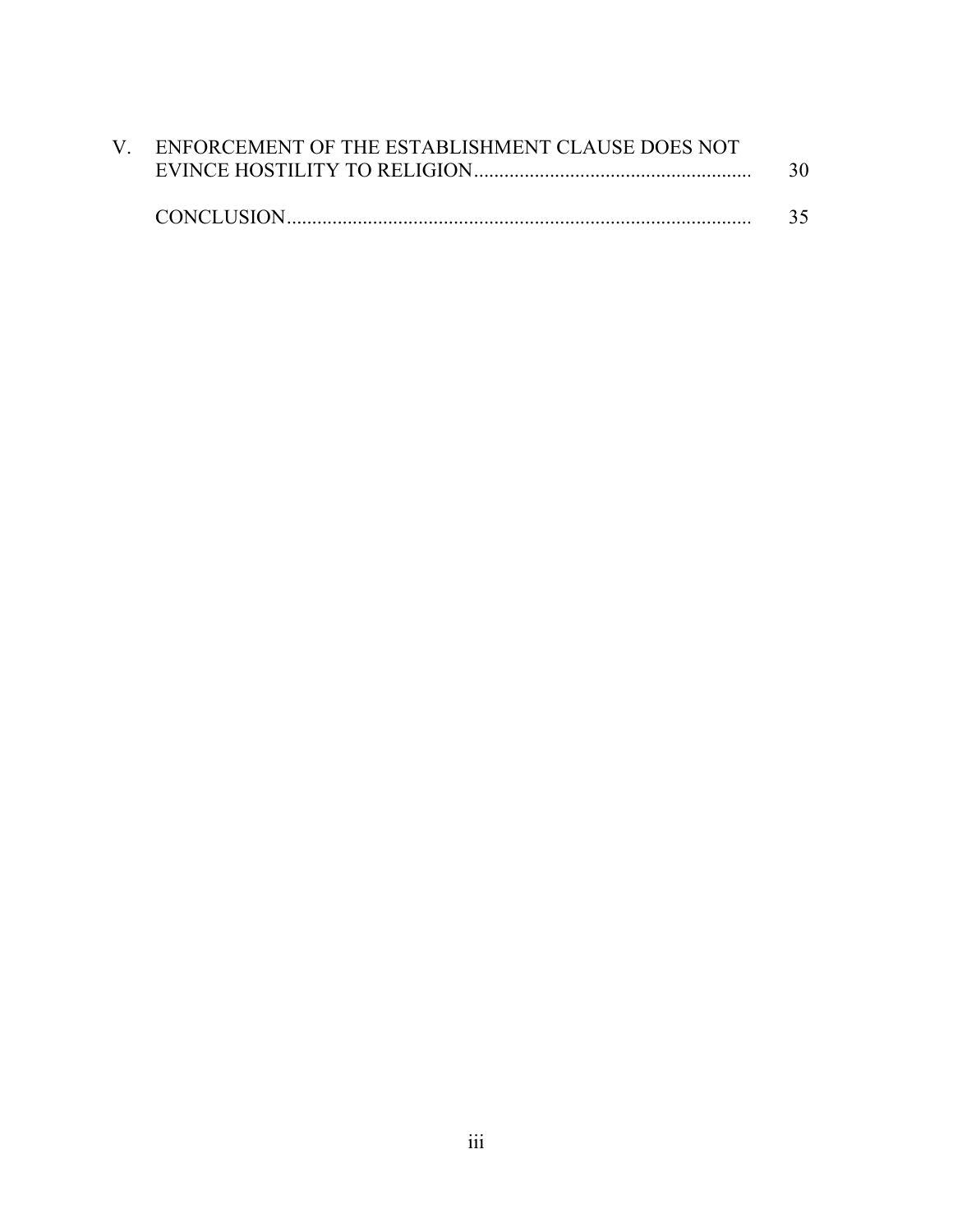## **TABLE OF CASES Page**

| American Atheists, Inc. v. Duncan,                                                     | 21, 25,<br>33, 34 |
|----------------------------------------------------------------------------------------|-------------------|
| Barnes-Wallace v. City of San Diego,                                                   | 13                |
| Buono v. Norton,                                                                       | 12, 13, 31        |
| Caldwell v. Caldwell,                                                                  | 13                |
| Capitol Square Review and Advisory Board v. Pinette,                                   | 33                |
| Card v. City of Everett,                                                               | 18                |
| Catholic League for Religious and Civil Rights v.<br>City and County of San Francisco, | 11, 12            |
| Delta Coal Program v. Libman,                                                          | 17                |
| Ellis v. La Mesa,                                                                      | 13                |
| Freedom From Religion Foundation v. Marshfield,                                        | 21                |
| Friends of the Earth, Inc. v. Laidlaw Environmental Services,                          | 15                |
| Johnson v. Poway Unified School District,                                              | 30                |
| Lemon v. Kurtzman,                                                                     | 18, 19            |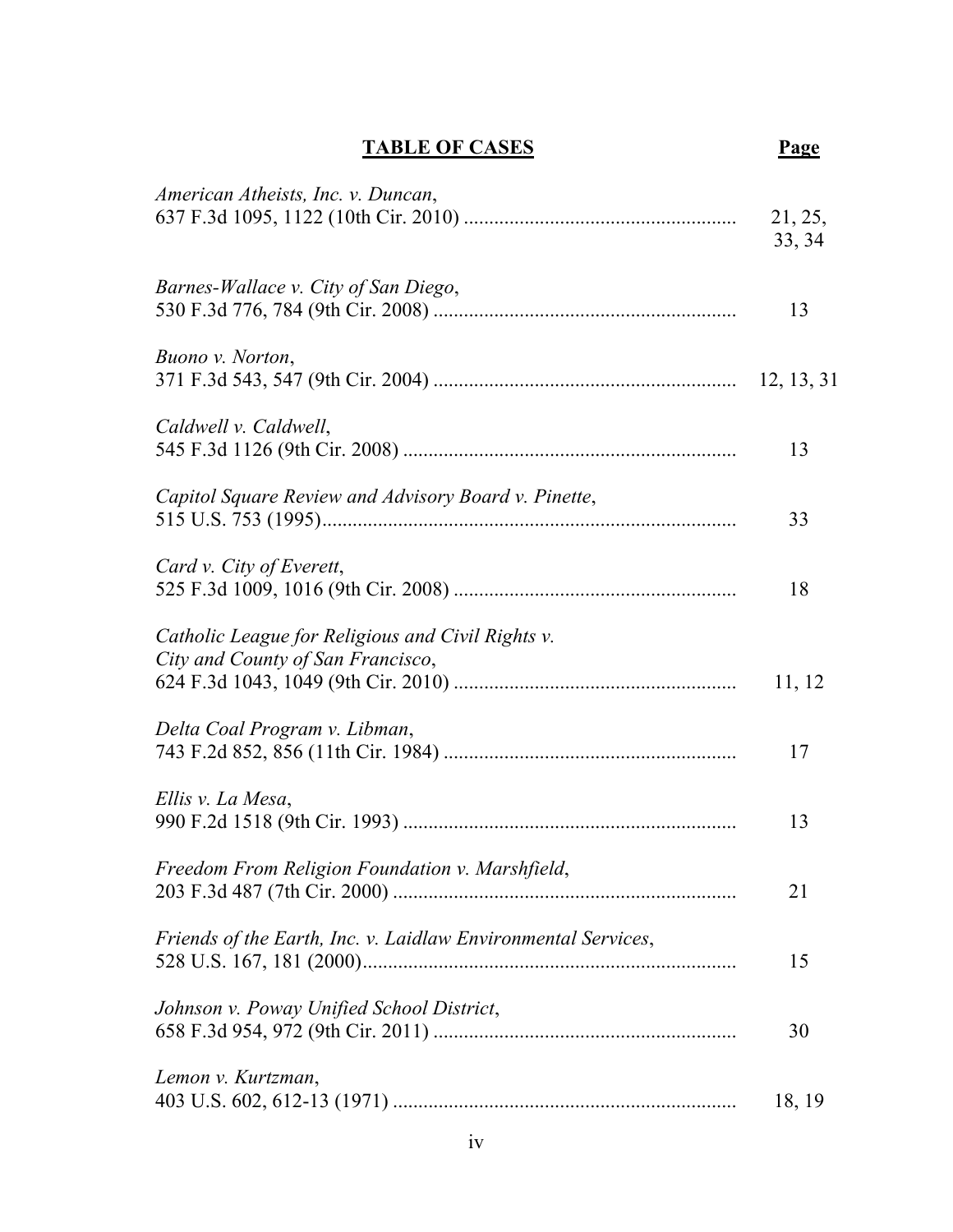| Marsh v. Chambers,                                                   | 30, 31                           |
|----------------------------------------------------------------------|----------------------------------|
| McCreary County v. ACLU,                                             | 18, 19,<br>20, 32, 33            |
| McGinley v. Houston,<br>282 F. Supp. 2d 1304, 1307 (M.D. Ala. 2003), | 30                               |
| Mercier v. City of La Crosse,                                        | 21                               |
| Newdow v. LeFevere,                                                  | 12                               |
| Pacific Rivers Council v. United States Forest Service,              | 15                               |
| Pleasant Grove City v. Summum,                                       | 33                               |
| Salazar v. Buono,                                                    | 31, 32                           |
| Smith v. CHF Industries,                                             | 17                               |
| Trunk v. City of San Diego,                                          | 19, 24, 25,<br>26, 27, 28,<br>29 |
| Van Orden v. Perry,                                                  | 18, 19, 27,<br>28, 32            |
| Vasquez v. Los Angeles,                                              | 11, 12,<br>13,30                 |
| Suhre v. Haywood County,                                             |                                  |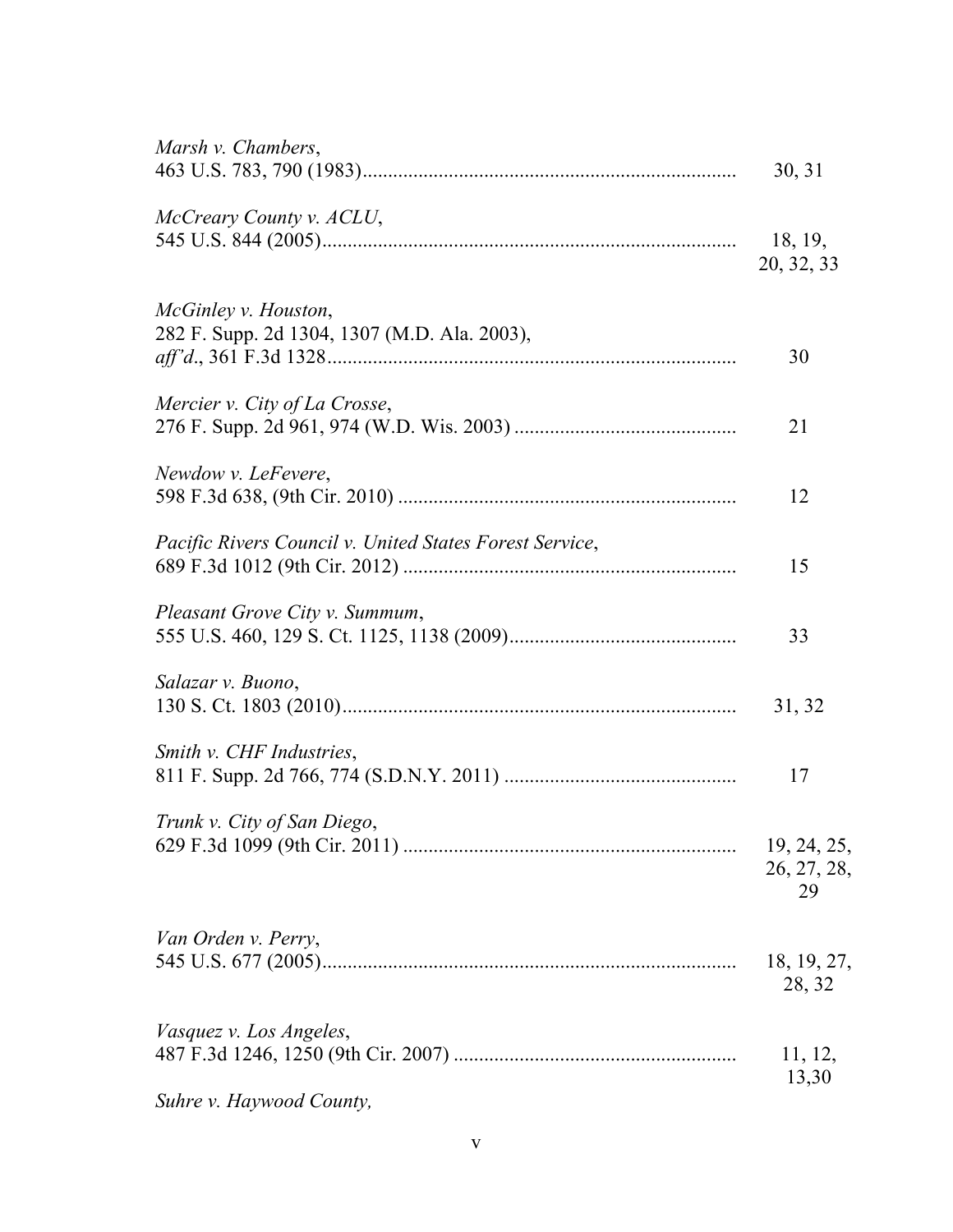|--|--|--|--|--|

## **TABLE OF OTHER AUTHORITIES PAGE**

| Public Displays of Affection for God: Religious Monuments after |    |
|-----------------------------------------------------------------|----|
| McCreary and Van Orden,                                         |    |
|                                                                 | 19 |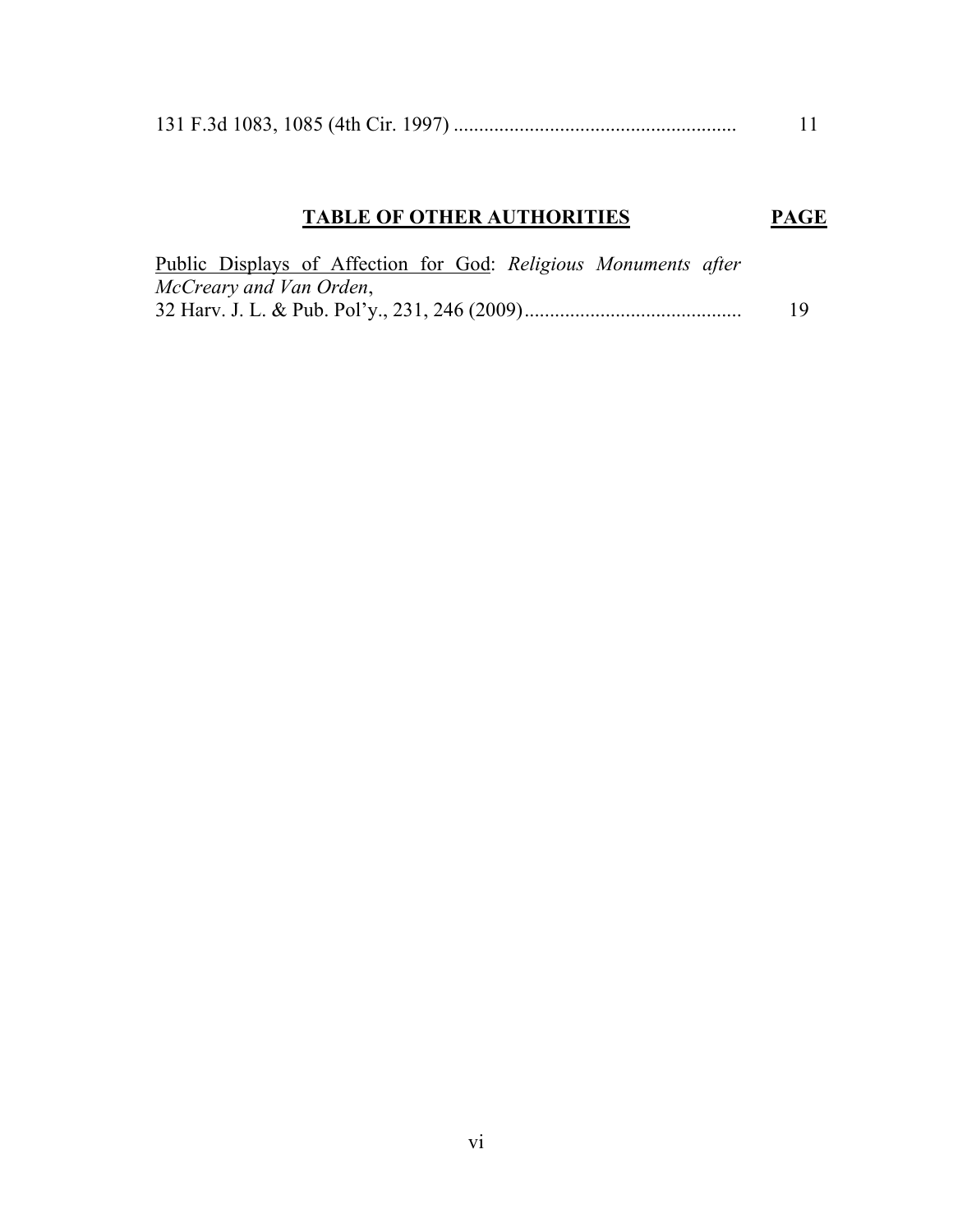#### **I. INTRODUCTION**

A permanent Catholic shrine on public land is prohibited by the Establishment Clause, every bit as much as a Catholic church would be. Here, the Forest Service authorized a six-foot statue of the Sacred Heart of Jesus Christ as a religious shrine, beginning in 1954, and the indelible perception of the statue remains that of a distinctly Catholic icon. The Forest Service has preferentially authorized the Shrine and contrived justifications for its perpetuation, but the fact remains that the Jesus Shrine on Big Mountain is perceived as an unambiguous and intended religious endorsement.

The suggestion that a permanent shrine with a six-foot statue of Jesus Christ, standing by itself in the forest on federal land, does not convey a religious impression is unsupported by evidence or common sense. The monument was intended as and approved by the Forest Service as a religious shrine -- and Jesus on Big Mountain remains a government-favored religious icon today.

A religious shrine on government land does not pass constitutional muster even if supported by a popular interest group. One story now told about the Jesus Shrine is that retiring WWII veterans wanted such a religious shrine like those they saw in Europe, but this does not make the shrine any less a religious display. A shrine is a shrine, and here, the intent and purpose remain just such, *i.e.*, a place of comfort for Catholics.

The Defendants' argument, reduced to its essence, otherwise would mean that religious iconography on public land is acceptable if supported by popular interest groups. The Establishment Clause, in other words, would be subject to majoritarian or popular demand, according to the Defendants. That, however, is not the lesson of our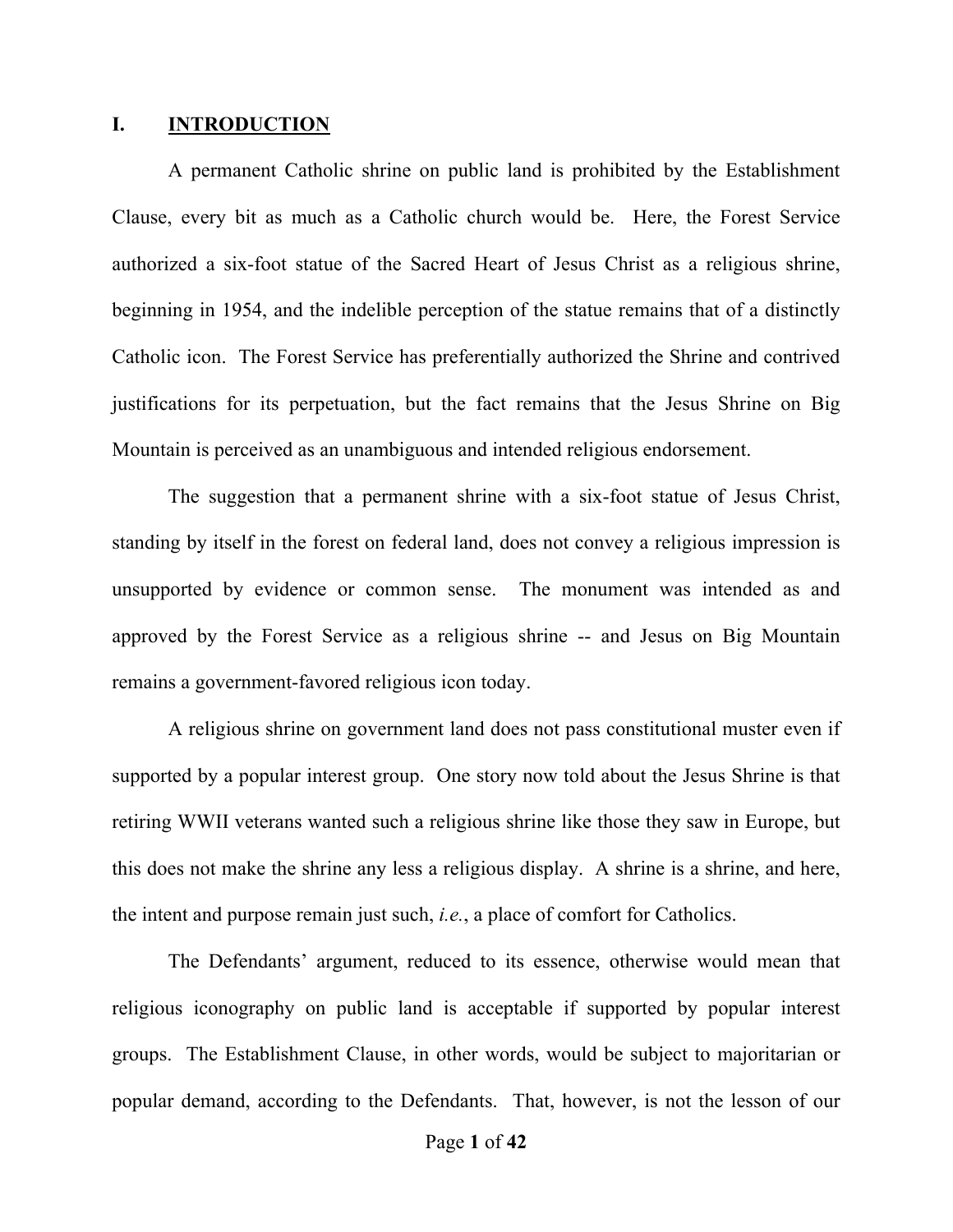Constitution -- nor a paradigm for historical success, as world-wide religious conflict attests. The Establishment Clause is intended as a prophylactic against divisiveness, rather than a remedy in search of sectarian conflict.

Religious icons on public land cannot be constitutionally salvaged by local celebrity status. Here, Jesus on Big Mountain has achieved notoriety because it is incongruously sited on government land. The Jesus Shrine derives its cachet from being out-of-place in the middle of Forest Service land. Move the statue to a local church and it is far less notable as a memorable religious display. Religious promoters, like the Knights of Columbus, therefore, benefit from having their religious icons on public land precisely because such placement makes them stand out. The dissonance of a religious shrine in a government forest may result in irreverence by some, but only because the shrine is perceived as a misplaced religious display.

The Defendants' argument that the Jesus Shrine is historically significant, but not a war memorial or a religious display, is not credible. In fact, the oral histories documented by the Defendants' own historian confirm the local perception of the statue as being religiously significant. The Defendants derive "comfort" from the Jesus Shrine because it is religious.

The suggestion, moreover that a stand-alone religious shrine should remain on public land because the violation is longstanding is not constitutionally sound. The Supreme Court has consistently recognized that unconstitutional acts are not justified solely because they have previously gone uncorrected. Here, the Jesus Shrine originated, and remains, identifiably and deliberately religious. That is the perception of a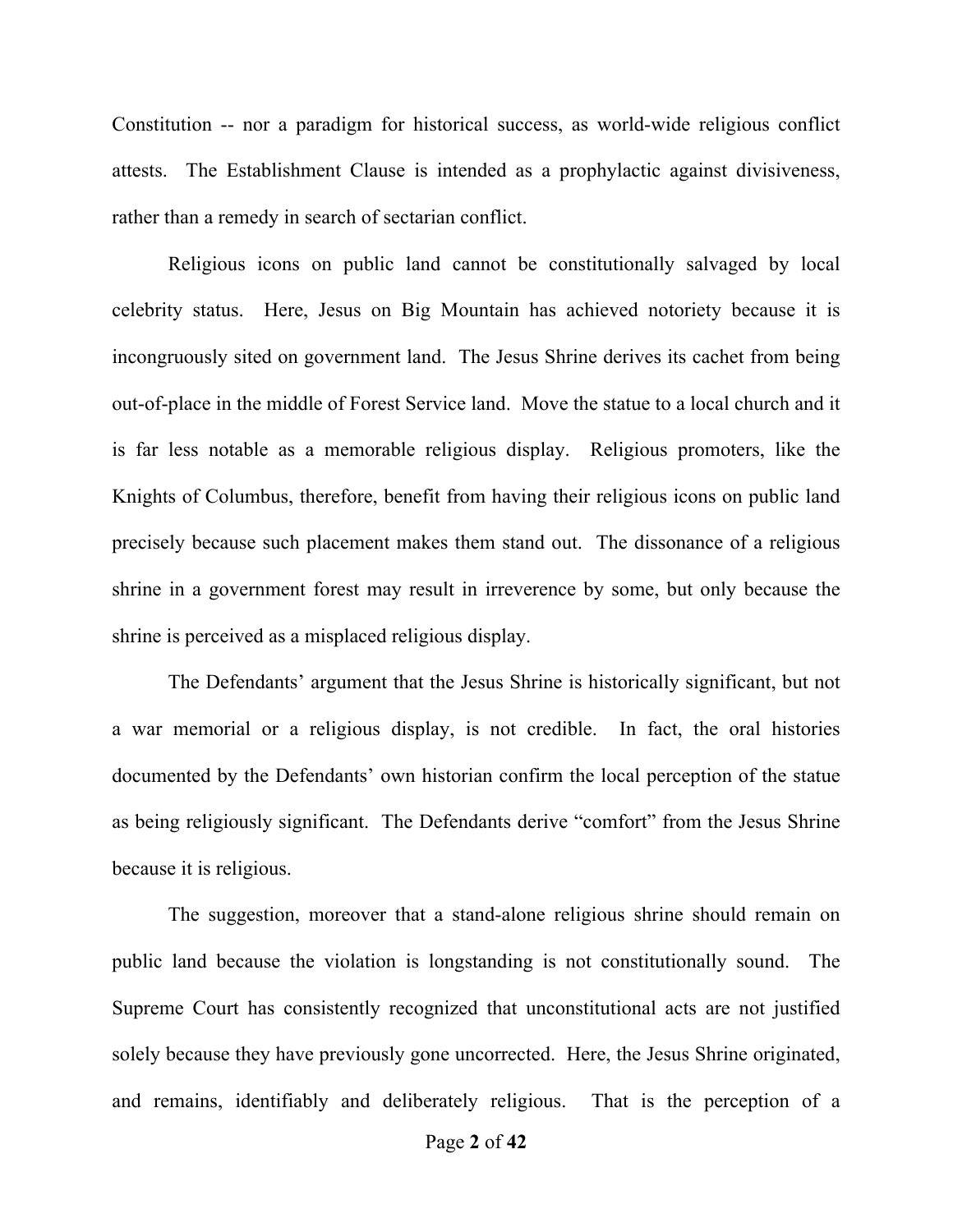reasonable observer. If courts followed the Defendants' logic, interracial marriage and segregated public schools would still prevail.

The Forest Service itself has documented that the Shrine is inappropriate on Big Mountain -- but the Forest Service has perpetuated its presence in order to avoid criticism by religious proponents. The Forest Service has recognized that the Jesus Shrine would not be approved under applicable standards, but Knights of Columbus's Sacred Heart of Jesus Shrine has been preferentially finagled and permitted. Just as individuals offended by the Jesus Shrine are discouraged from making objection, so too the Forest Service has been influenced by the cacophony of support for the Shrine by religious advocates.

The perception of the Jesus Shrine on Big Mountain as a religious icon cannot be denied. The shrine is a distinctively religious icon, in a stand-alone location on public land, so as to draw attention to it as a religious symbol. Such a striking display, preferentially and permanently located on government land, gives the unmistakable impression of religious endorsement, and that violates the Establishment Clause.

Government land cannot constitutionally be appropriated for permanent religious displays. The attempt here to make religious orthodoxy a matter of popular acclaim is the reason that the Establishment Clause prohibits government endorsement of religion, in order to protect matters of conscience for all. The separation of church and state is the *sine qua non* of the Establishment Clause.

#### **II. BRIEF SUMMARY OF FACTS**

The looming Shrine on Big Mountain, consisting of a six-foot statue of the Sacred Heart of Jesus, stands by itself on Forest Service property as a striking figure. (Bolton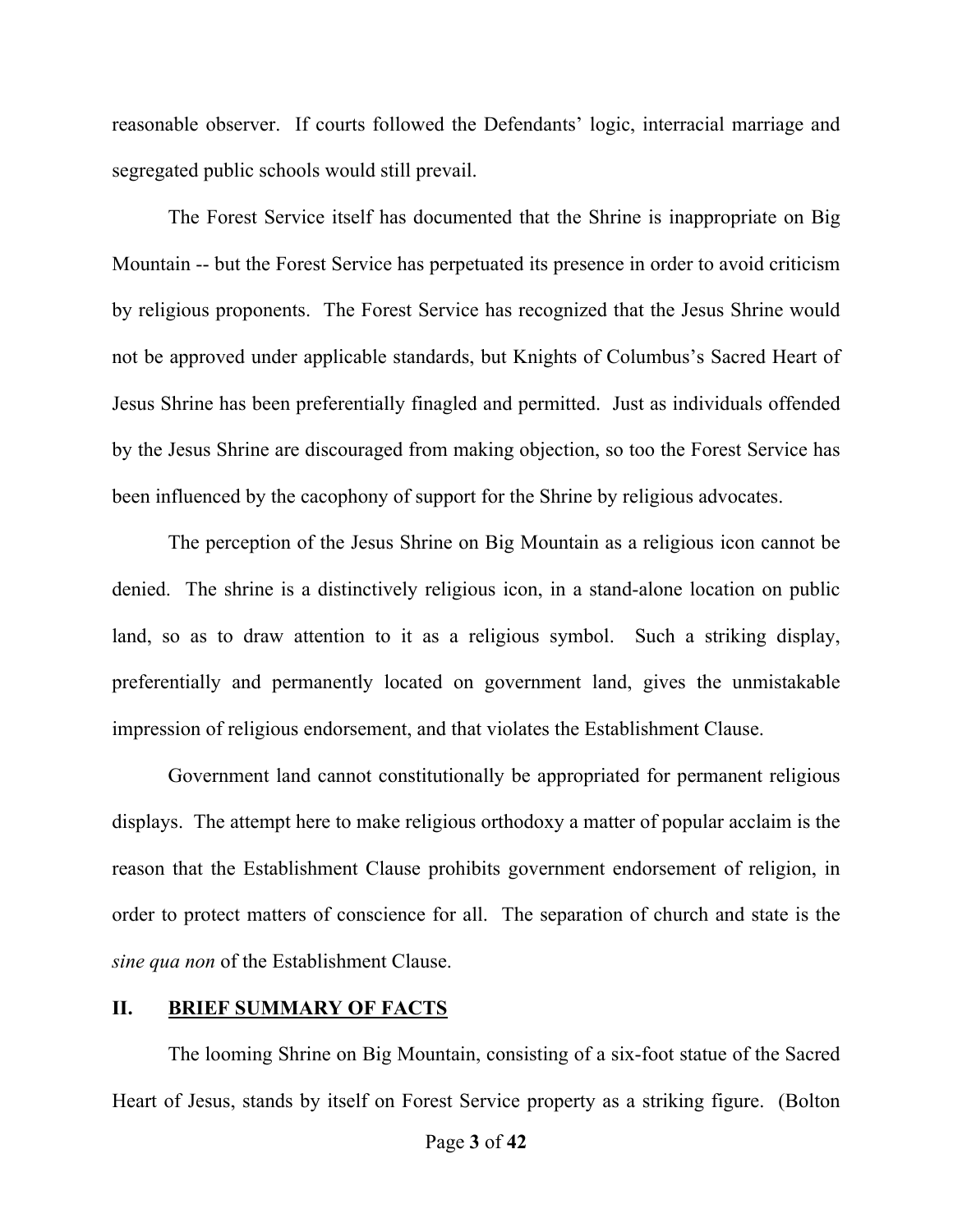Dec.; Exh. 19.) The Statue is patently recognizable as Jesus Christ, an obvious Christian religious figure. (PSDF  $\P$  132).<sup>1</sup> Here, the Christ figure stands alone. The Statue is sixfeet tall, on a seven-foot pedestal, overlooking one of the most beautiful sights on the Mountain. (PSDF ¶ 71.) The image of Christ, in short, provides a dramatic religious message to passing skiers on nearby trails. (Bolton Dec.; Exh. 19.) In fact, the Shrine is a well-known sight on Big Mountain. (PSDF ¶ 69.)

The Christ Statue on Big Mountain is intended as a religious shrine. (PSDF ¶ 6-7.) The application for permit to the Forest Service makes that unambiguous. The authorization from the Forest Service further makes clear that the intent of the Forest Service was to approve the permit "for the purpose of erecting a religious shrine overlooking the Big Mountain ski run." (PSDF ¶ 12.) Contemporary descriptions of the dedication of the Shrine in 1954 further make clear that the Shrine was intended for its religious significance. (PSDF ¶ 40.) The Knights of Columbus, moreover, still adhered to this original intent even in its October 2011 Appeal Letter, stating:

The Statue has been in place and permitted to exist there on National Forest land since 1953. WWII veterans and local Knights of Columbus applied for and received permission to locate the memorial there for the purpose of perpetually reminding themselves and others what it was that sustained them through the horrors of the war. (Bolton Dec.; Exh. 8.)

The Shrine on Big Mountain is unconvincingly defended as a war memorial -- no contemporaneous historical evidence supports that conclusion. (PSDF ¶ 66.) The current creation story for the Shrine, however, does not deny the religious significance of the

 <sup>1</sup> Plaintiff's Statement of Disputed Facts is filed herewith. References to Plaintiffs' Statement of Disputed Facts are identified in this Brief as "PSDF."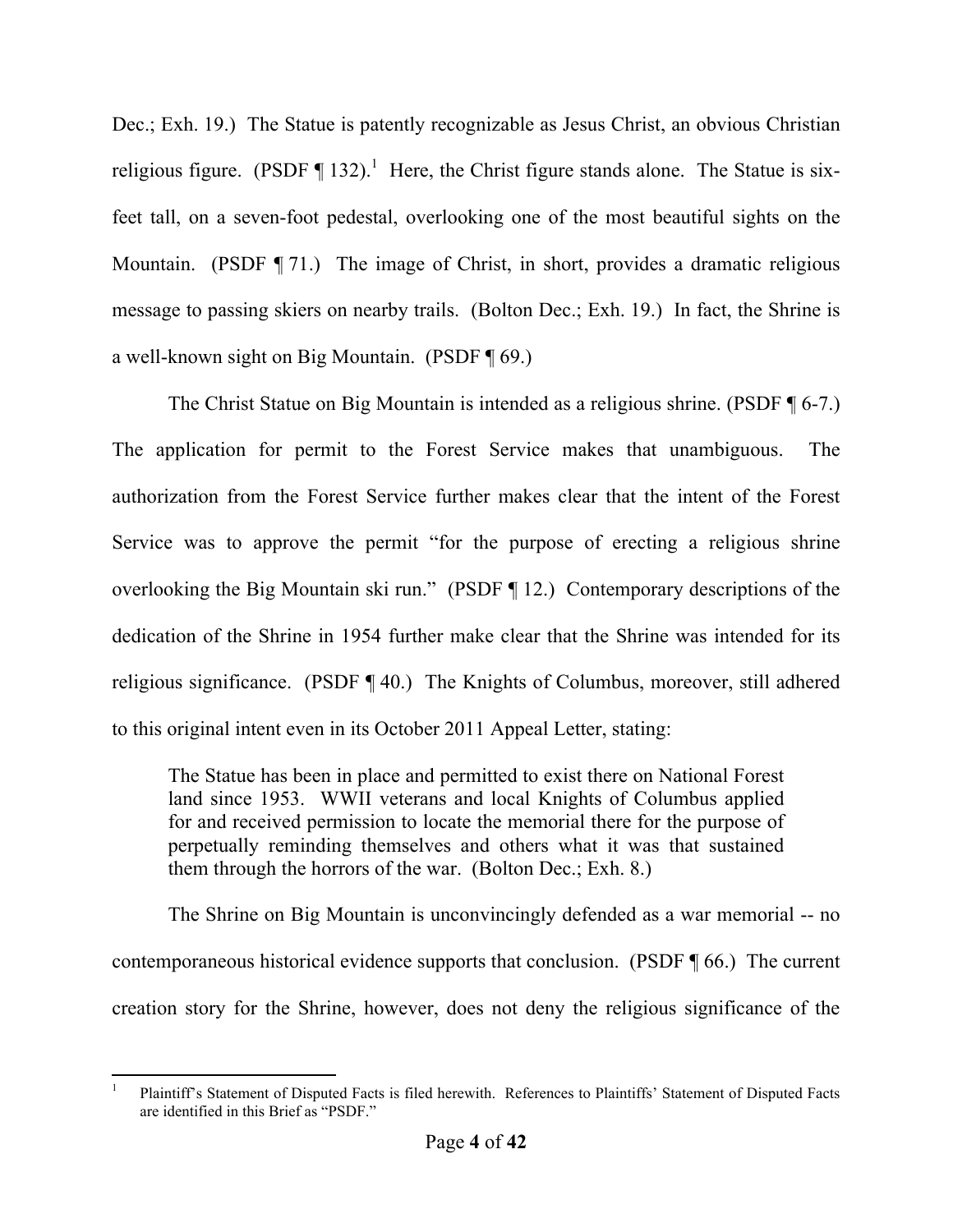Jesus Statue. According to recent lore, returning Roman Catholic veterans were inspired by religious shrines in the mountains of Europe, and the Shrine on Big Mountain allegedly is intended as a similar religious display. (PSDF ¶ 64.) In essence, the recent explanation for the Shrine does not deny its religious significance or purpose, but simply defends it as the desire of its sponsors. Even the Defendants' commissioned historical research, however, does not deny that a supposed war memorial can have religious significance. (PSDF ¶ 126.)

Nor is the Shrine on Big Mountain typical of war memorials. (PSDF ¶ 70, 81, 82.) Conventional memorials obviously exist that include images or references to local war heroes, including war memorials on private land. What makes the Shrine on Big Mountain distinctive, however, is its obvious religious significance. As one defender of the Shrine aptly noted, "if the Statue on our mountain had been anything other than Christ, it'd be a non-event ... If it had been, you know, a statue of a 10th Mountain Division soldier carrying a rifle, there would have been a non-event today." (PSDF ¶ 82.) The fact that the Shrine depicts Christ, however, is the constitutionally significant point, - - even if it were deemed to be a war memorial, the Shrine derives exclusive meaning for Roman Catholic veterans from being an identifiably religious icon.

The Shrine's uniqueness makes the presence of Christ on the Mountain a wellknown fact and attraction. (PSDF ¶ 69.) The Defendants' commissioned history notes that the Christ Statue is a popular meeting place, although the Shrine is "discreetly" located for its serene and meditative emphasis. (PSDF¶ 65.) Despite the fact that even the nearby ski resort does not identify itself with the Shrine in advertising or promotion,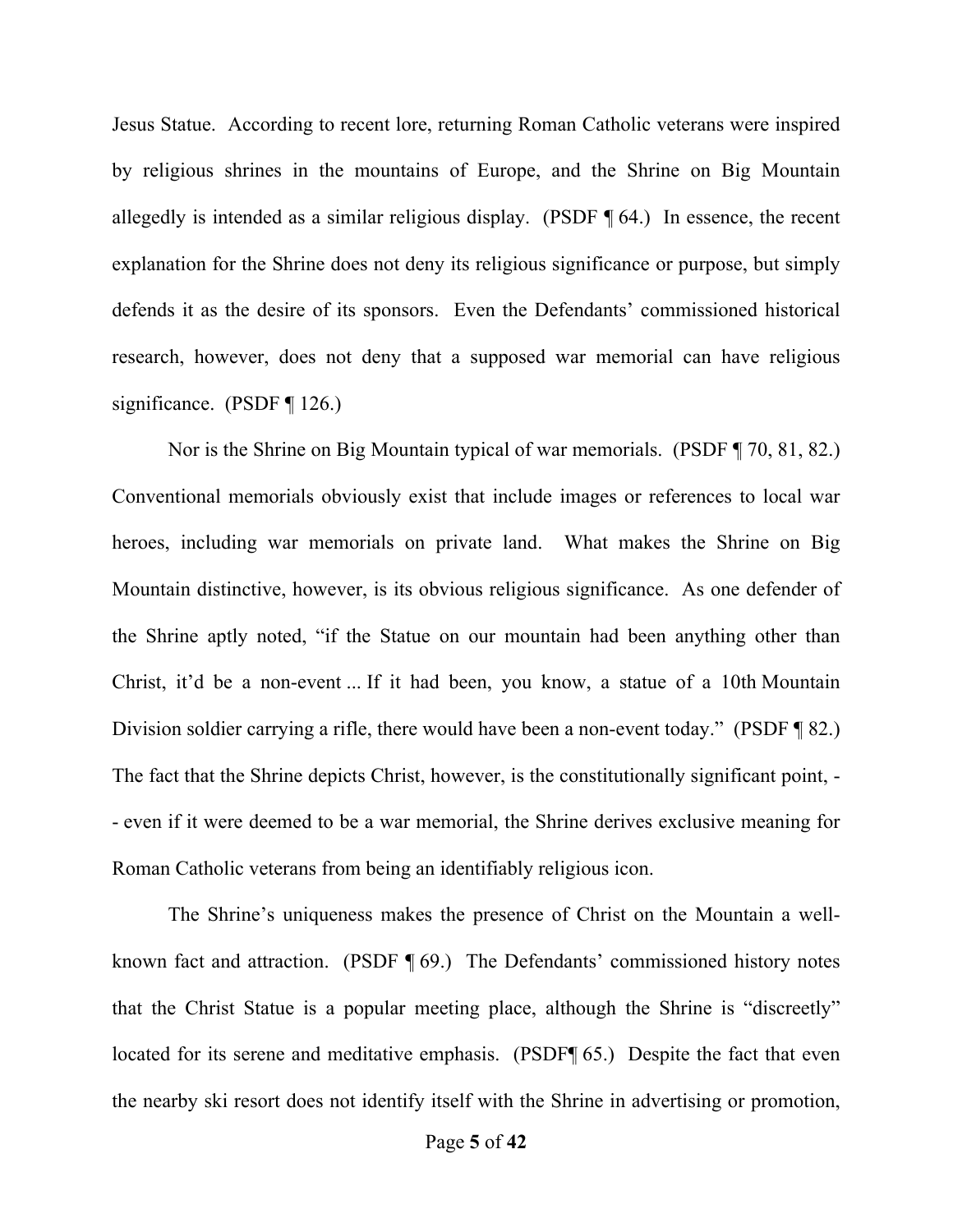the skiers who come to Big Mountain, nonetheless, are unavoidably exposed to this religious icon.

The Defendants' historical research confirms repeatedly that the Statue of Christ is recognized for its religious significance. (PSDF ¶ 73, 77, 84, 88 , 97.) The researcher, Ian Smith, interviewed several local residents, many of whom commented on the distinctly religious meaning that the Statue of Christ has for them. As one individual commented, "it's just a reminder that He is constantly watching over us and protecting us in His, in one of His own ways we have no control over." (PSDF ¶ 77.) Despite such direct evidence of the religious perception of the Christ Statue, however, the researcher allegedly made no attempt to determine whether the Christ Statue is perceived as religious. (PSDF ¶ 114-116.)

Smith acknowledges that the Shrine actually is used periodically for religious services. (PSDF ¶ 67.) According to Mr. Smith, however, most people just observe the Statue, which he considers a secular "use," regardless whether skiers perceive the Shrine as having religious significance.

Mr. Smith, instead spends considerable time discussing the "playful and irreverent" interactions by some with the Jesus Statue. Mr. Smith, however, has no idea what percentage of persons exposed to the Shrine engage in such behavior. (PSDF ¶ 118m 122.) He also did not consider whether playfulness and irreverence result from the perception that a Catholic Shrine on public land is incongruously out-of-place. (PSDF ¶ 124.) Mr. Smith interviewed no one who engaged in such behavior. (PSDF  $\P$  124.)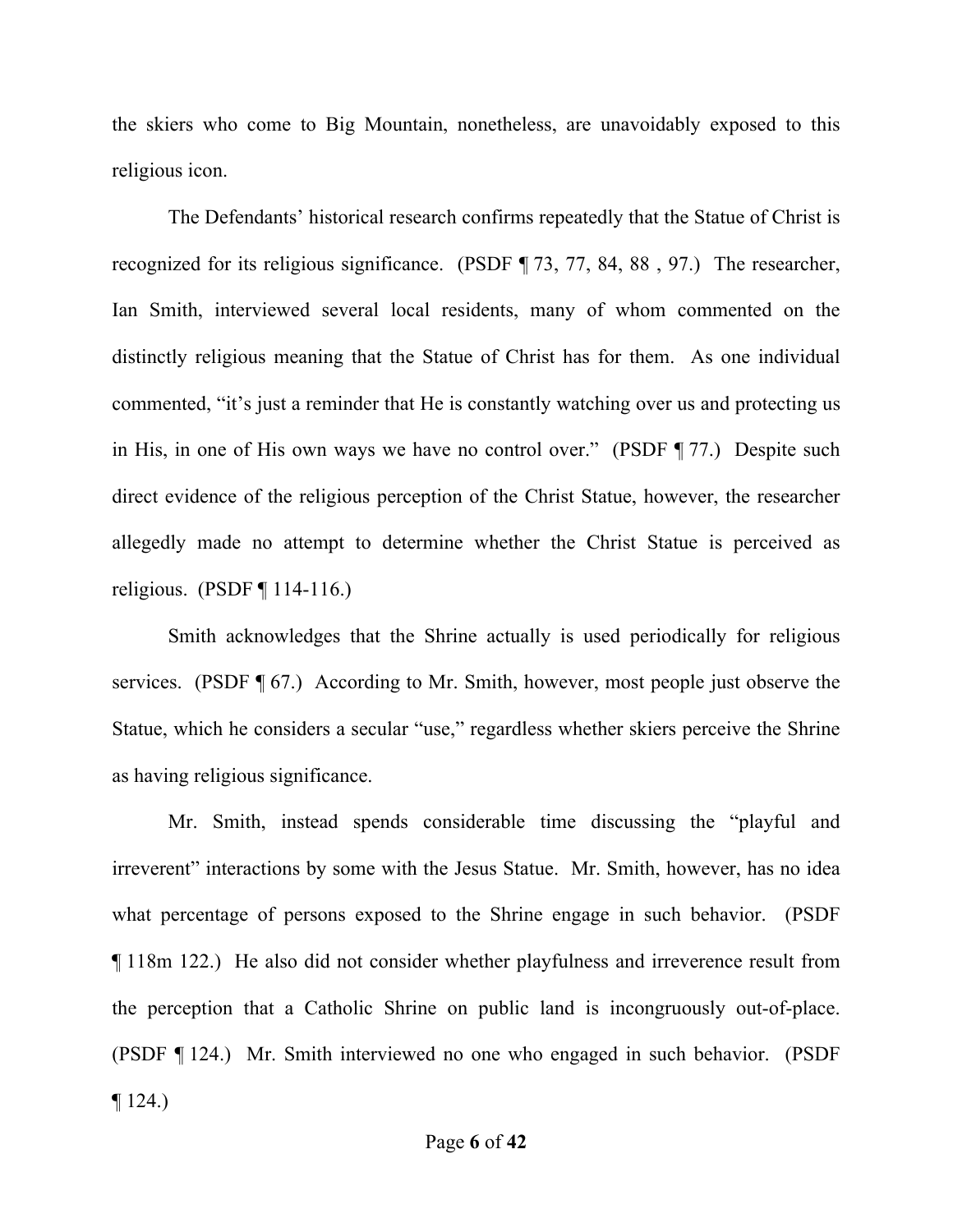The Forest Service, however, has long recognized that a shrine does not meet established standards for government approval. The Forest Service has repeatedly decided to renew authorization in order to avoid "notoriety." (PSDF ¶ 54.) In April of 2011, Forest Service personnel nonetheless recognized the inappropriateness of reauthorizing the Shrine, but officials still wanted to avoid controversy; therefore, they advised that the Forest Service should "play up the historic nature of the site." (PSDF ¶ 50.) As Margaret Gorski emphasized, "push the historic significance," by calling the Shrine a "heritage site," and "push the story behind the 10th Mountain Division." (PSDF ¶ 49.) Other Forest Service officials, however, have recognized that the Forest Service "would not entertain one of these permit requests today." (PSDF ¶ 49.)

The Forest Service had already recognized, on February 22, 2011, that the questions before the Forest Service were quite simple: "Do we reissue the permit? Even though it is a religious monument on FS (Forest Service) land? Do we continue Free Use/Fee Waiver as done in the past, even though this does not fit a category for fee waiver?" (PSDF ¶ 51) The answer to these questions, Forest Service officials recognized, would be affected by the media attention that the Missoulian and Beacon bring to the matter. (PSDF  $\P$  52.)

The Knights of Columbus, for their part, were still acknowledging the Jesus Statue's religious significance in a meeting with Forest Service officials in June of 2011. At that meeting, the Knights described the Shrine as a "multi-denominational religious statue" that "speaks to all religions." (PSDF ¶ 43.) The Forest Service Heritage Specialist, however, concluded that the Statue did not have "historical significance."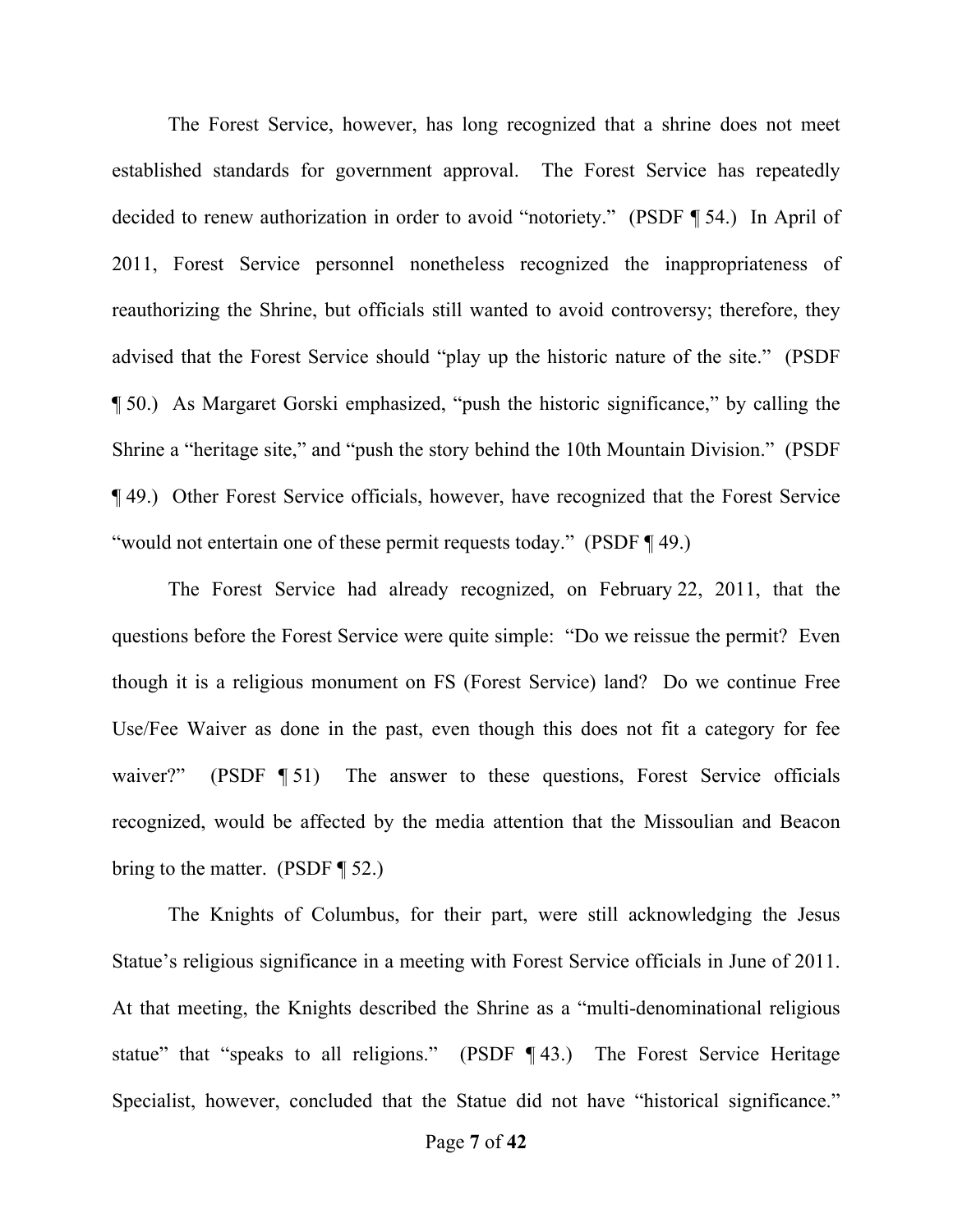(PSDF ¶ 44.) The Forest Service also significantly noted that it had "rejected proposals from other groups to put monuments, grave markers, crosses, etc., on Forest Service land (for instance, grave markers in the Jewel Basin Hiking Area, war memorial crosses near the Desert Mountain Communications Site, memorial signs/plaques at various trailheads; spreading cremation ashes at the North Fork, air dropping cremation ashes in the Bob Marshall Wilderness, etc.)." (PSDF ¶ 45.)

As a result, the Forest Service initially denied renewal of reauthorization for the Shrine because of its religious significance, and "furthermore, the Statue and its religious objective can be accommodated on adjacent private land." (PSDF ¶ 16-17.) The Defendant Weber further concluded that "Supreme Court decisions and recent case law that set the precedent regarding monuments with religious themes and icons with religious themes," prohibit such religious displays on public land. (PSDF ¶ 18.)

The Forest Service, as it feared, faced immediate criticism of its decision by religious and veterans interests, including intense lobbying by Representative Denny Rehberg. (PSDF ¶ 21.) Within a week of denying authorization, therefore, the Forest Service asked the Montana State Historic Preservation Office (MSHPO) to "concur" in a statement that the Shrine was eligible for listing on the National Register of Historic Places. (PSDF ¶ 24-28.) The record does not indicate any Forest Service study or analysis underlying its "historical" about-face. The Forest Service, however, did recognize the fancy footwork needed to reach such a disingenuous conclusion, noting that "the Statue of Jesus cannot be considered eligible for its association either with the soldiers who fought in WWII, nor for its association with Jesus." (PSDF 126.) The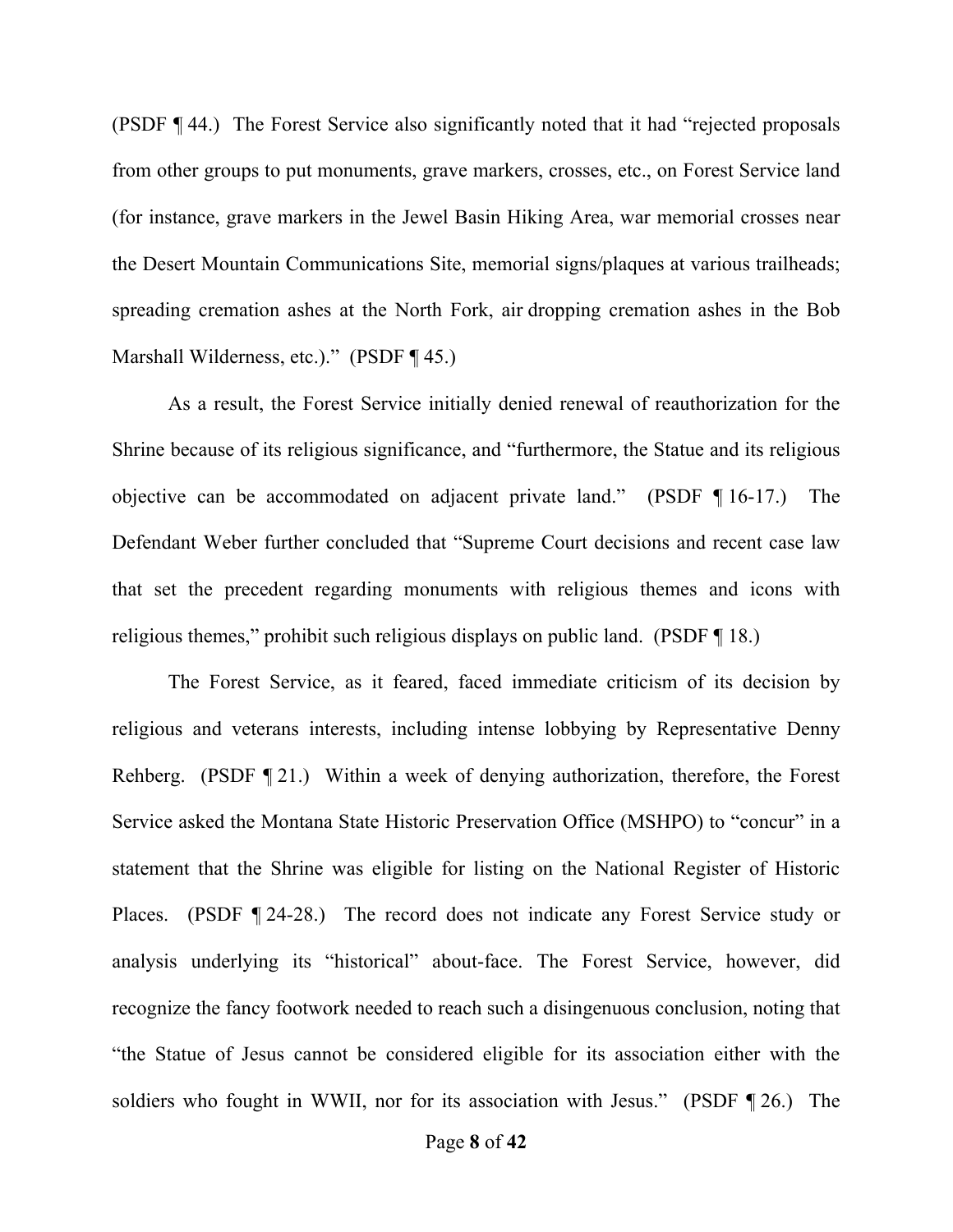Forest Service, therefore, asked the MSHPO to agree that the Jesus Statue now has no association with Jesus or WWII veterans.

MSHPO then dutifully did "concur" that the Jesus Shrine "is not believed to be a religious site because unlike Lourdes or Fatima, people do not go there to pray." (PSDF ¶ 29.) The MSHPO did not explain, however, how a statue of Christ has no association with Christ or WWII veterans. The MSHPO also described no investigation or study to support its concurrence.

After capitulating to popular opinion, the Forest Service considered how to manipulate public perception of the Shrine, including by directing "focus on historical values rather than religious ones." (PSDF ¶ 54.) Forest Service personnel were told to emphasize "the Statue's association with early ski hill development, and then as secular (people go there to play) rather than a religious context (people go there to pray)." (PSDF ¶ 59.) With these guiding principles, the Forest Service then reapproved the Shrine on Big Mountain. (PSDF ¶ 32.)

The fact remains, however, that many non-believers, and non-Christians, are offended and marginalized by the government's preferential treatment of the Jesus Shrine on Big Mountain. The Forest Service received public comments opposing the Statue, although not as many as the 70,000 form letters submitted by a Christian advocacy group and the 10,000 letters solicited by Representative Rehberg via his sectarian website. (PSDF ¶ 30.) Persons offended by the religious icon also contacted FFRF, including honored veterans. (PSDF ¶ 42.) FFRF member Pamela Morris, moreover, has deliberately avoided Big Mountain precisely because of the Shrine. (PSDF ¶ 168, 170,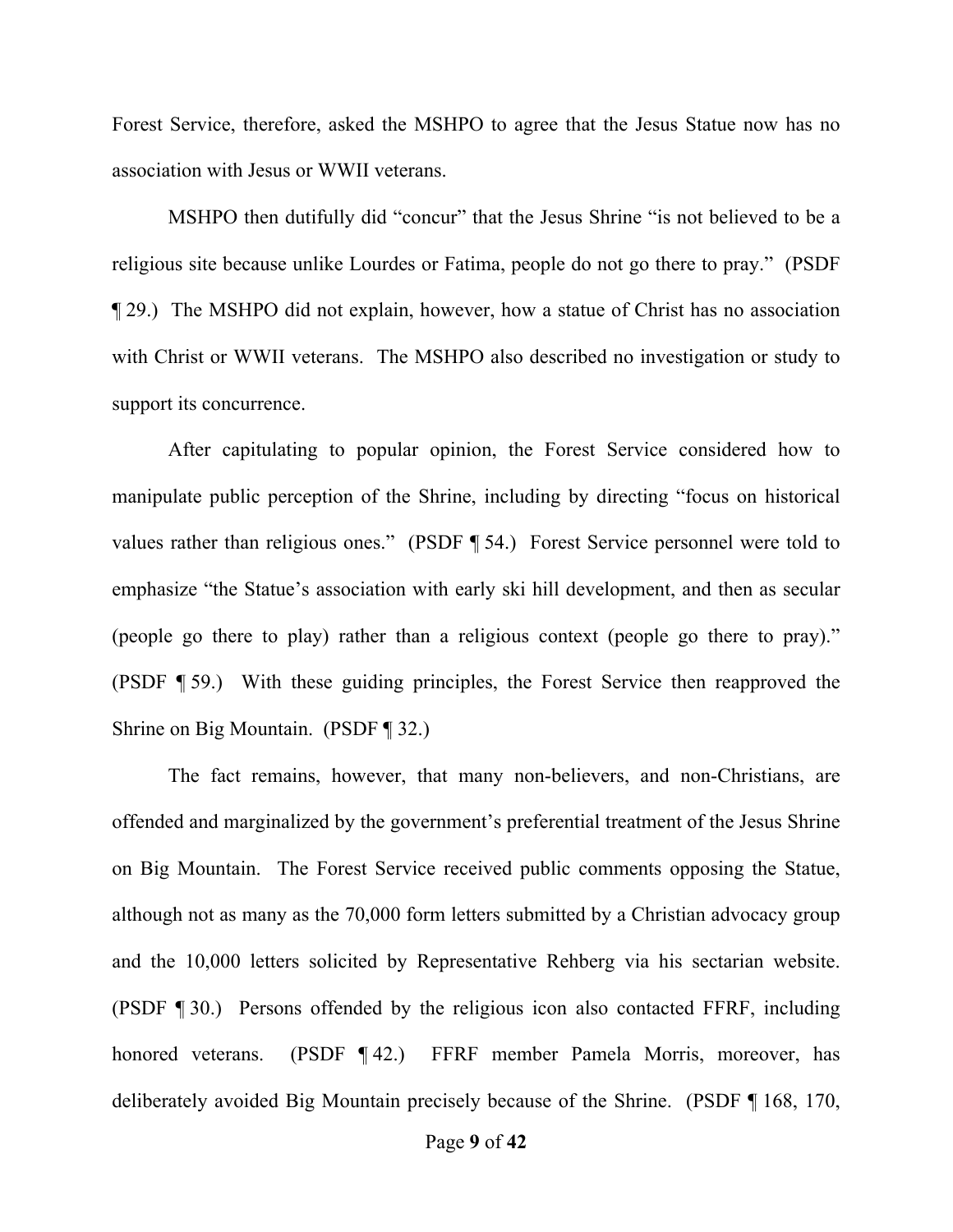178.) Bill Cox, another FFRF member, still skis on Big Mountain, but he finds the Jesus Statue to be wholly inappropriate and offensive, including to his Jewish wife. (PSDF ¶ 156.)

The Flathead Valley, however, is a very Christian-fundamentalist area where outspoken opposition to a Catholic Shrine is not quickly forgiven; in fact, it is discouraged. (PSDF ¶ 161-162.) FFRF member Doug Bonham lives in the Flathead Valley and he knows from personal experience that the Shrine is perceived as a religious symbol and reminder of the Christian values that the majority in the Valley promote. (PSDF ¶ 159.) The presence of Jesus on Big Mountain is known to skiers and non-skiers alike in the Valley, and it is perceived as and understood to be a recognized symbol of the religious majority. (PSDF ¶ 160.) Objection to the Statue, therefore, is implicitly, if not explicitly, discouraged. (PSDF ¶ 161.) The Shrine, nonetheless, literally and figuratively looms over the Valley, where it has the effect of making non-believers, like Mr. Bonham, feel marginalized in their own local community. (PSDF ¶ 162.)

#### **III. MEMBERS OF FFRF HAVE HAD UNWANTED EXPOSURE TO THE JESUS STATUE SO AS TO CONFER ASSOCIATIONAL STANDING**

#### **A. Unwelcome Contact With, Or Avoidance Of, An Offensive Religious Display On Public Land Provides A Basis For Standing**.

Article III standing exists for individuals who have unwelcome contact with an offensive religious display on public land. The Ninth Circuit Court of Appeals has consistently reached this conclusion, after recognizing that "the concept of a 'concrete' injury is particularly elusive in the Establishment Clause context ... because the Establishment Clause is primarily aimed at protecting non-economic interests of a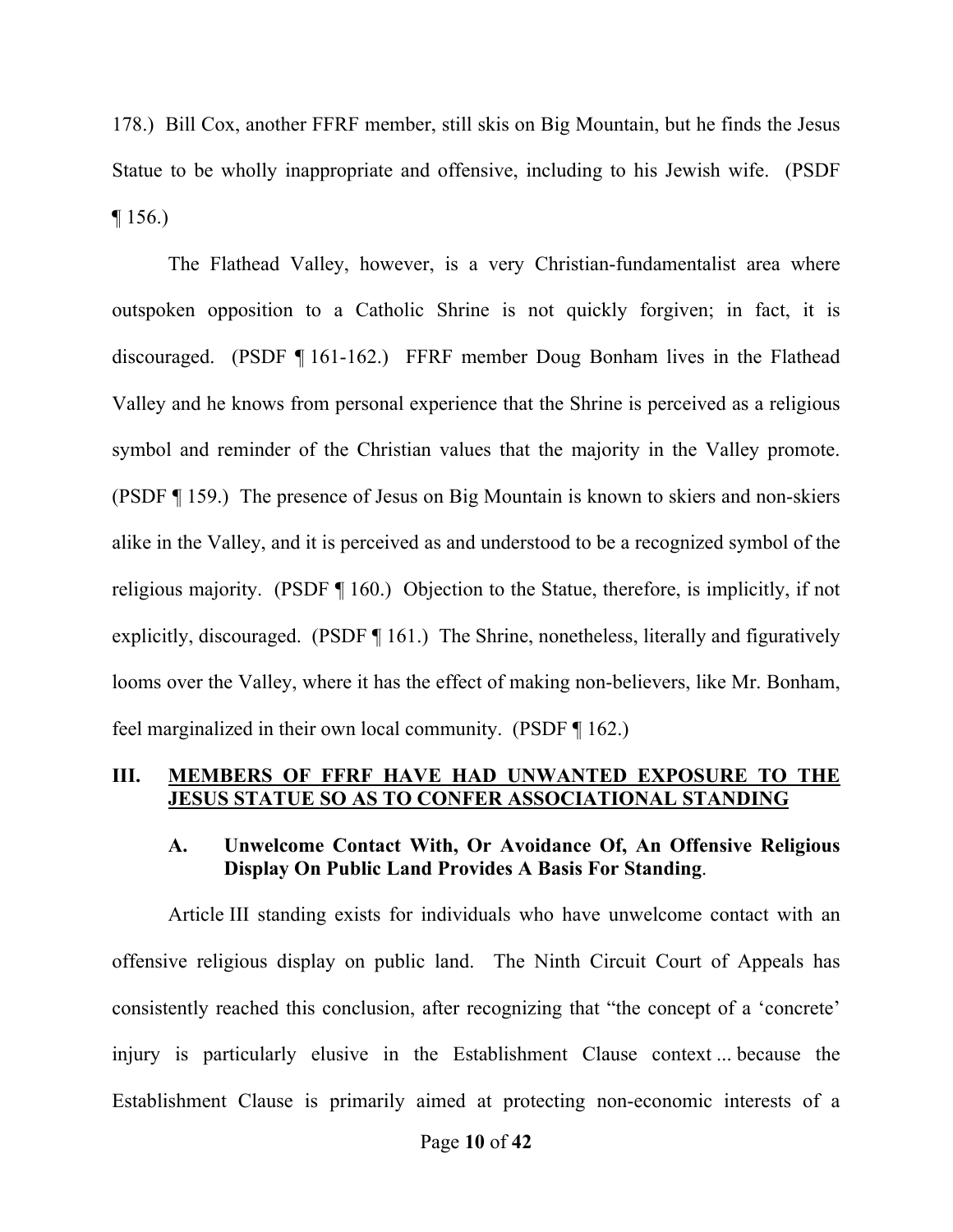spiritual, as opposed to a physical or pecuniary nature." *Catholic League for Religious and Civil Rights v. City and County of San Francisco*, 624 F.3d 1043, 1049 (9th Cir. 2010). With this in mind, the Court has consistently upheld standing on the basis of contact with religious images, including in numerous display cases. *Id*. at 1050.

As the Court noted in *Vasquez v. Los Angeles*, 487 F.3d 1246, 1250 (9th Cir. 2007), *citing Suhre v. Haywood County*, 131 F.3d 1083, 1085 (4th Cir. 1997), the injury that gives standing to plaintiffs in the Establishment Clause context is the injury caused by unwelcome contact with a religious display that appears to be endorsed by the state. *Id*. at 1251. This is just such a case, where FFRF's members, including William Cox, have had direct proximity to the Shrine on Big Mountain. Similarly, Ms. Morris has affirmatively altered her conduct in order to avoid Big Mountain.

FFRF member Doug Bonham also is affected by the omnipresence of the Jesus Statue, as a participating member of the Flathead Valley local community. As the court recognized in *Suhre*, 131 F.3d at 1087, "plaintiffs who are part of the community where a challenged religious symbol is located and are directly affronted by the presence of this symbolism certainly have more than an abstract interest in seeing that the government observes the Constitution." Thus, where there is a personal connection between the plaintiff and the challenged display in his or her home community, standing is established by the proximity to the conduct challenged.

The majority of other Circuits also have held that spiritual harm resulting from contact with an offensive religious symbol provides a sound basis for Article III standing. *Vasquez*, 487 F.3d at 1253. Unwelcome contact, even without avoidance, therefore, is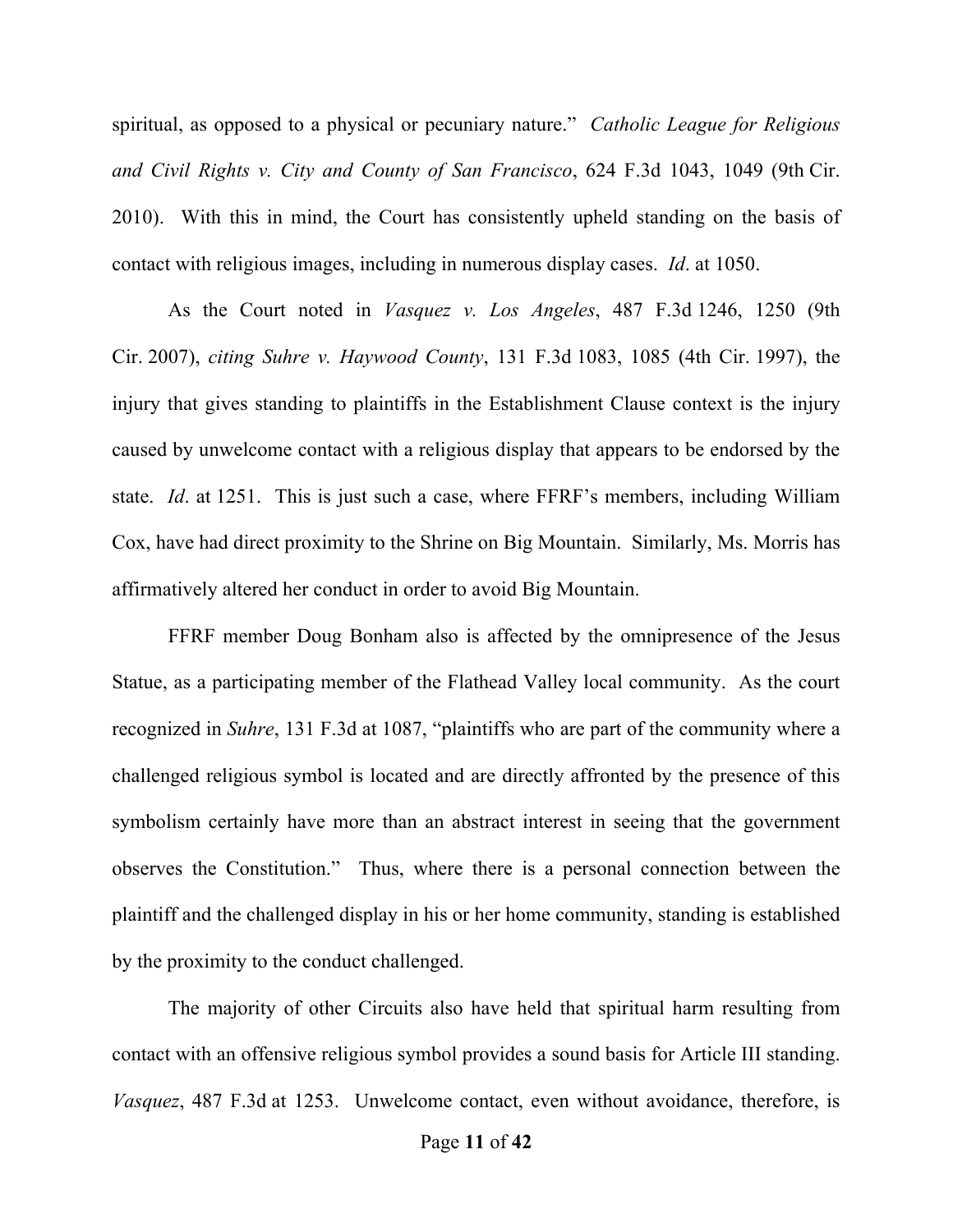enough to establish a legally cognizable injury and, therefore, standing. *Id*. at 1250 n. 4. *See also*, *Newdow v. LeFevere*, 598 F.3d 638 (9th Cir. 2010) (plaintiff had standing to challenge statute requiring inscription of "In God We Trust" on currency because he was forced to "encounter a religious belief he finds offensive").

The Ninth Circuit, moreover, does not distinguish between ideological and religiously-motivated objections to religious displays, although the objectors here are all non-believers. In *Buono v. Norton*, 371 F.3d 543, 547 (9th Cir. 2004), the defendants suggested that the Supreme Court's decision in *Valley Forge* required that a plaintiff's offense be grounded in religious beliefs, rather than ideological values. The Ninth Circuit rejected this interpretation, concluding that in *Valley Forge*, the plaintiffs lacked standing because their sense of offense was unaccompanied by a personal affront suffered as a consequence of the alleged constitutional violation. According to the Ninth Circuit, the lack of a consequential personal injury, not the origin of the offense, resulted in the denial of plaintiffs' standing. In *Valley Forge*, unlike the present case, the plaintiffs had no proximity to the site of their complaint.

The "psychological consequence" of unwanted exposure to religious displays, therefore, does constitute concrete harm where it is produced by direct exposure in one's own community. *Catholic League*, 624 F.3d at 1052. *See also, Vasquez*, 487 F.3d at 1252 ("unlike plaintiffs in *Valley Forge*, who were physically removed from defendant's conduct, Vasquez is a member of the community where the allegedly offending symbol is located"). FFRF's members satisfy this criterion.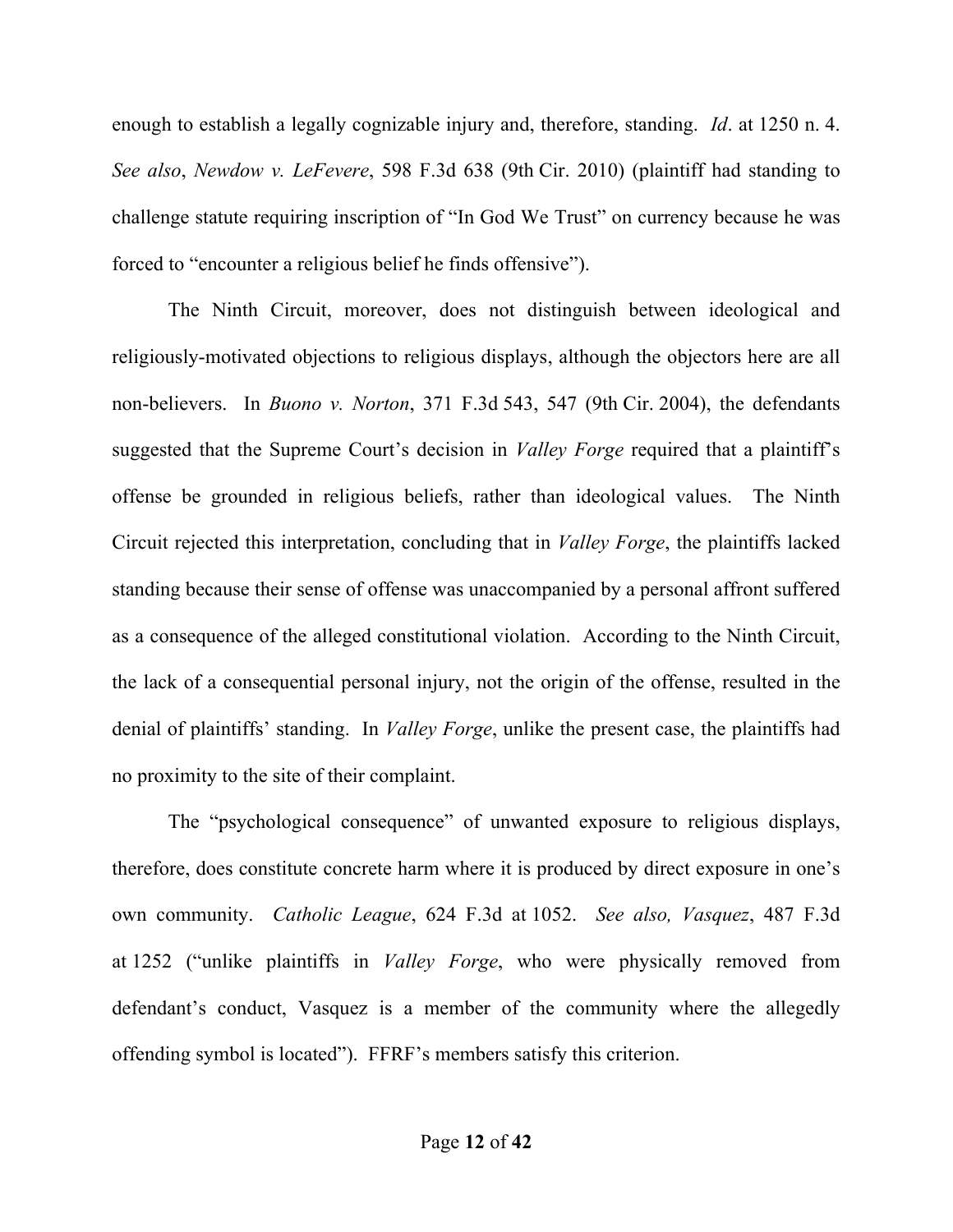The Ninth Circuit also has consistently found standing where an offensive religious display on public land has caused "affirmative avoidance" of the display, leading to an "impaired ability to freely and unreservedly use public land." *Buono v. Norton*, 371 F.3d 543, 547 (9th.Cir. 2004). Affirmative avoidance is sufficient to establish standing, but the Ninth Circuit does not require it. "Unwelcome direct contact, without avoidance, is enough to establish a legally cognizable injury for purposes of standing." *Vasquez*, 487 F.3d at 1252-53. *See also*, *Barnes-Wallace v. City of San Diego*, 530 F.3d 776, 784 (9th Cir. 2008) (plaintiffs had standing when they would not use public land because of religious use); *Ellis v. La Mesa*, 990 F.2d 1518 (9th Cir. 1993) (standing found to exist where plaintiffs avoided using land on which cross was displayed).

The Defendants' reliance on *Caldwell v. Caldwell*, 545 F.3d 1126 (9th Cir. 2008), is misplaced in the present case. The alleged injury in *Caldwell* was found to be too tenuous, in context, but the Court did not disavow direct contact or affirmative avoidance of a religious display as sufficient for purposes of standing. *Caldwell*, more pointedly, held that the plaintiff lacked standing to advance an Establishment Clause claim arising from discussion of religious views on a website created and maintained by the University of California. *Id*. at 1132. The Court denied standing in *Caldwell* because the plaintiffs' objection was too "abstract" and "tenuous." *Id*. *Caldwell* is distinguishable from the present case, however, because the Plaintiffs here are not mere bystanders. *Barnes-Wallace*, 530 F.3d at 785-86. On the contrary, the Court has held in numerous cases that injury is sufficient to establish standing under the Establishment Clause where an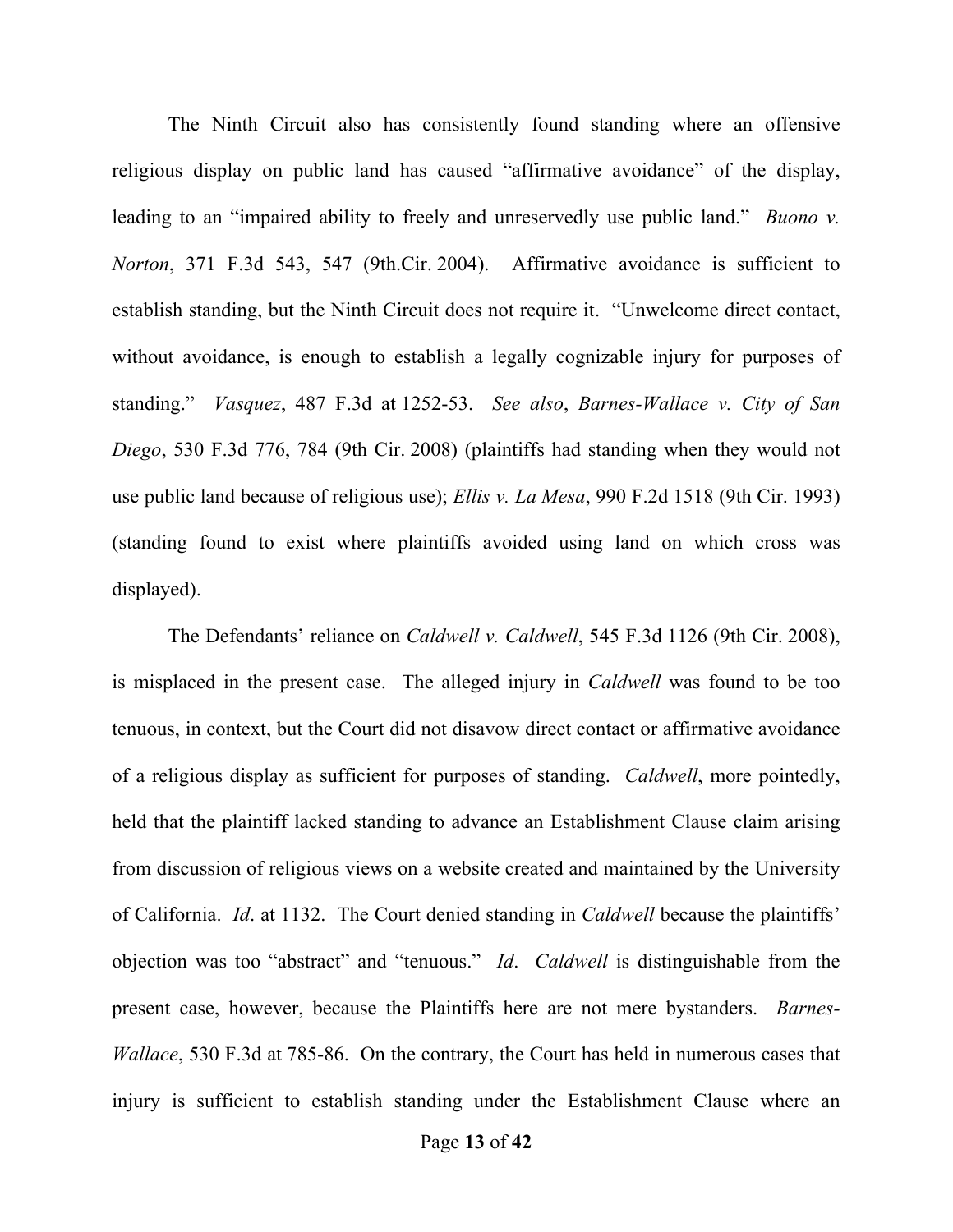individual affirmatively avoids public land in order to resist exposure to a religious display. That is the case in the present matter.

#### **B. FFRF Members Have Had Direct Contact With, Or They Have Avoided, The Shrine On Big Mountain, Which is Sufficient For Purposes Of Standing**.

FFRF member Pamela Morris has affirmatively avoided Big Mountain because of the Shrine. Ms. Morris has skied throughout Montana, for more than 60 years, but she has skied clear of Big Mountain in order not to have direct contact with the Jesus Statue. (PSDF ¶ 168, 170.) Ms. Morris' avoidance has continued ever since she first encountered the Shrine as a teenager, at which time she was profoundly offended. (PSDF  $\P 168.$ 

FFRF member William Cox also has had continuing direct unwanted contact with the offensive display on Big Mountain. (PSDF ¶ 156.) The Defendants unpersuasively try to discredit Mr. Cox's sincere and profound objection to the Jesus Shrine, as a simple disagreement with the government's decision to reauthorize the religious shrine on Big Mountain. The Defendants characterize Cox as suffering mere psychological injury caused by disagreement with the government. Where the offense is caused by direct contact, within one's own community, however, this is precisely the type of concrete and personal injury sufficient to confer standing. Mr. Cox has had frequent and regular unwanted contact with the Jesus Statue at issue. He lives only 15 miles from Big Mountain and he regularly skis there each winter. Both his past and future exposures to the Shrine, therefore, are sufficient to establish standing in Cox's own right under applicable Ninth Circuit precedent and this court's own prior rulings.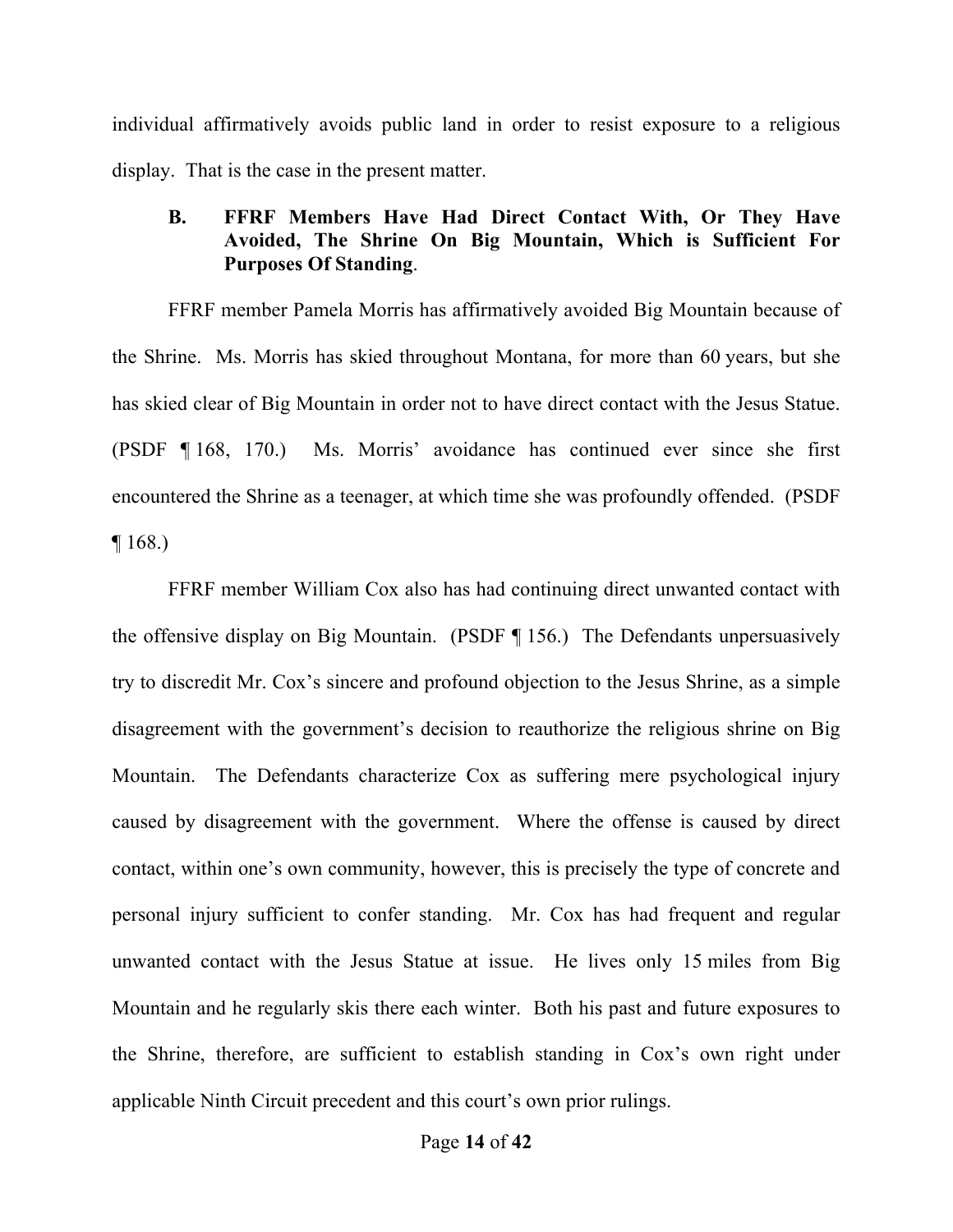The effect of the Shrine, moreover, impacts both skiers and non-skiers in the Flathead Valley. FFRF member Doug Bonham explains that the Jesus Shrine has a looming omnipresence throughout the Valley which impacts him. (PSDF ¶ 159.) Within his community, the Shrine is widely recognized and perceived as a symbol of religious preference and endorsement. (PSDF ¶ 159.) According to Mr. Bonham, moreover, persons who object to the Jesus Statue being on Big Mountain are discouraged and marginalized within the Valley. (PSDF ¶ 162.) Where such personal impact of a religious display occurs within one's own political community, the offense is sufficiently concrete for purposes of standing.

#### **C. FFRF Has Associational Standing Based On The Standing Of Its Individual Members.**

An organization may sue on behalf of its members who would have standing to sue in their own right. *Friends of the Earth, Inc. v. Laidlaw Environmental Services*, 528 U.S. 167, 181 (2000); *Pacific Rivers Council v. United States Forest Service*, 689 F.3d 1012 (9th Cir. 2012). In the present case, FFRF has submitted declarations from three different members who would have standing in their own right to raise objections to the Jesus Statue on Big Mountain, including Mr. Cox, Ms. Morris, and Mr. Bonham. In the case of Mr. Cox, personal standing is based upon past and continuing direct unwanted contact with the Jesus Statue. In the case of Ms. Morris, she has affirmatively avoided a significant and beautiful ski area in order to avoid the Jesus Statue. With respect to Mr. Bonham, he resides in the community in which the Jesus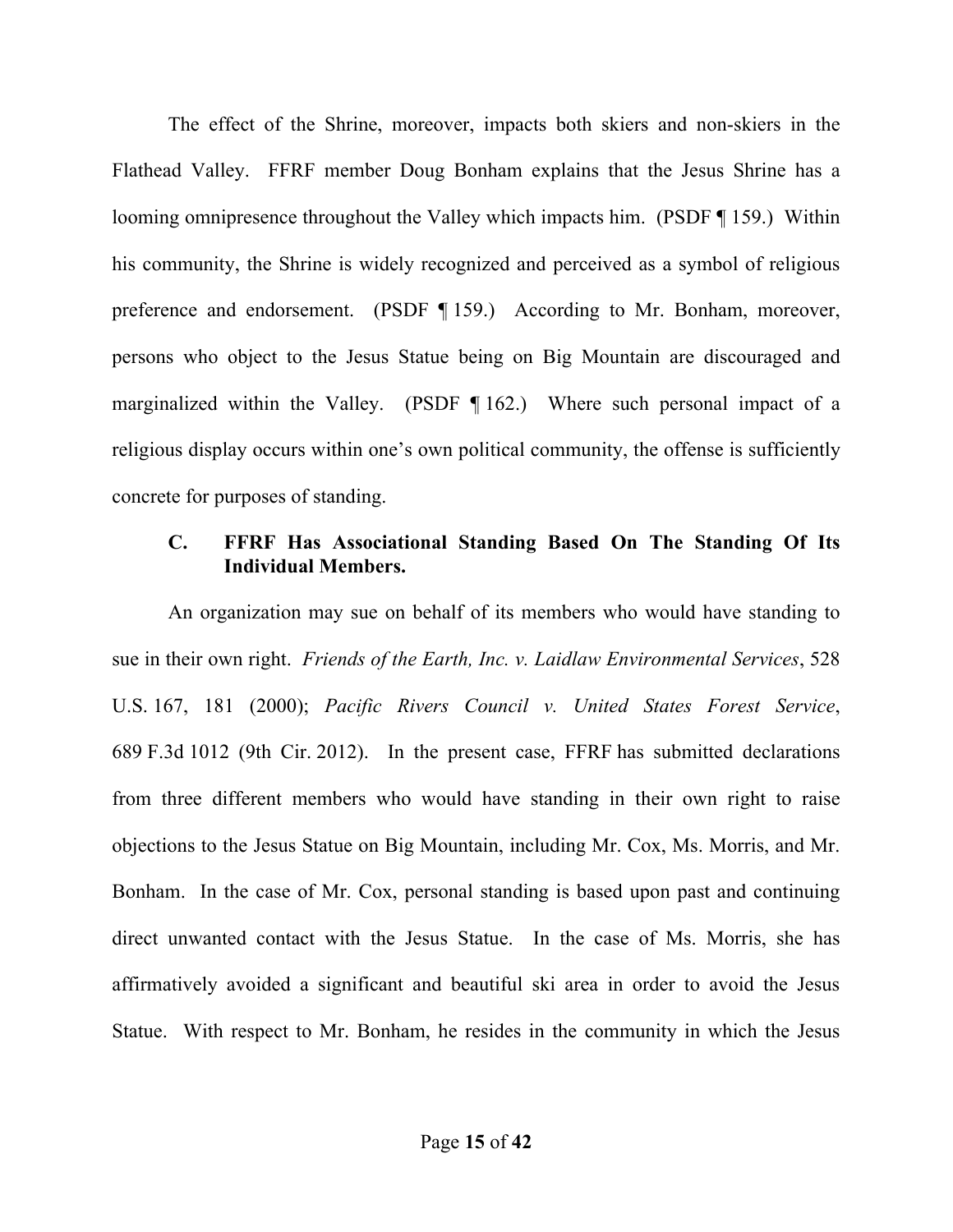Statue exerts an omnipresent endorsement of religion and marginalization of nonbelievers like himself.

### **D. FFRF Has Members With Personal Standing Sufficient To Provide Associational Standing and if not, then a curative amendment is appropriate**.

The Knights of Columbus object to FFRF's associational standing because FFRF supposedly did not have members with standing at the time that the complaint in this matter was filed on February 8, 2012. In fact, however, both Pamela Morris and Doug Bonham quite willingly became members of FFRF on February 3, 2012, because of FFRF's common objection to the Shrine on Big Mountain. (PSDF, 188-189.)

The objection to Mr. Cox, moreover, ignores the reality that he has functionally always been represented by FFRF since the outset of this litigation. The Knights of Columbus note that Mr. Cox officially became a member of FFRF on February 18, 2012, 10 days after the suit was filed. On the other hand, the Knights do not deny that his interest in this suit is in complete alignment with the Freedom From Religion Foundation, and he premises his objection to the Shrine on the same operative facts and cause of action instituted by FFRF. Mr. Cox seeks to vindicate the same claims advanced by FFRF, *i.e.*, the very same cause of action that is at stake. Even if the pending complaint was to be dismissed without prejudice for want of jurisdiction, therefore, Mr. Cox could simply file a new lawsuit, with the same claims now pending in this Court. Judicial economy warrants that this action proceed now without such delay and waste precipitated by a second filing.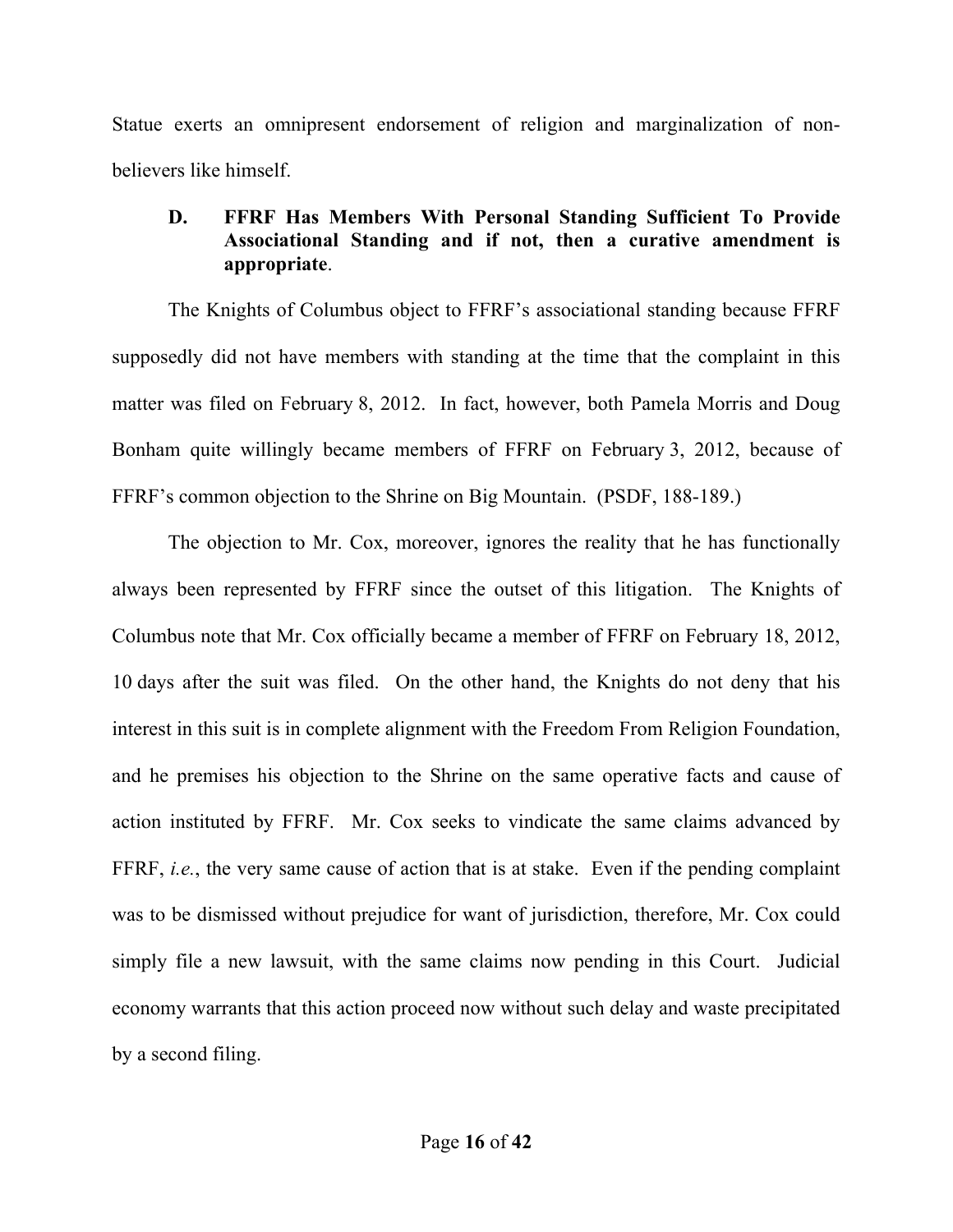If the Court deems Mr. Cox's membership date decisive, however, then FFRF alternatively requests the Court for leave to amend the pleadings to allege specifically that Mr. Cox, Ms. Morris and Mr. Bonham are present FFRF members. FFRF alternatively moves to add these members as plaintiffs. Requiring them to file a new action would needlessly consume the additional resources of the parties and the Court.

This Court, moreover, would not exceed its power by exercising jurisdiction over this controversy as long as there exists a substantial identity of interest between FFRF and its members, and as long as the pleadings set forth the same facts upon which the parties base their invocation of the Court's jurisdiction. *Cf. Delta Coal Program v. Libman*, 743 F.2d 852, 856 (11th Cir. 1984); *Smith v. CHF Industries*, 811 F. Supp. 2d 766, 774 (S.D.N.Y. 2011) (substitution would not alter substance of action and is wiser answer to starting over). Here, Mr. Cox, Ms. Morris and Mr. Bonham each has such an identity of interest with Freedom From Religion Foundation, and their claims have functionally been before the Court since the outset. The operative facts and the cause of action would not be changed, but only the formally named plaintiffs, if Mr. Cox, Ms. Morris and Mr. Bonham are added as named plaintiffs.

#### **IV. THE BIG MOUNTAIN SHRINE HAS THE PURPOSE AND EFFECT OF ADVANCING RELIGION IN VIOLATION OF THE ESTABLISHMENT CLAUSE**

### **A. The** *Lemon* **Test Is Applicable To Religious Displays Like The Big Mountain Shrine**.

The traditional test applied by the Supreme Court to determine whether governmental action violates the Establishment Clause was set forth in *Lemon v.*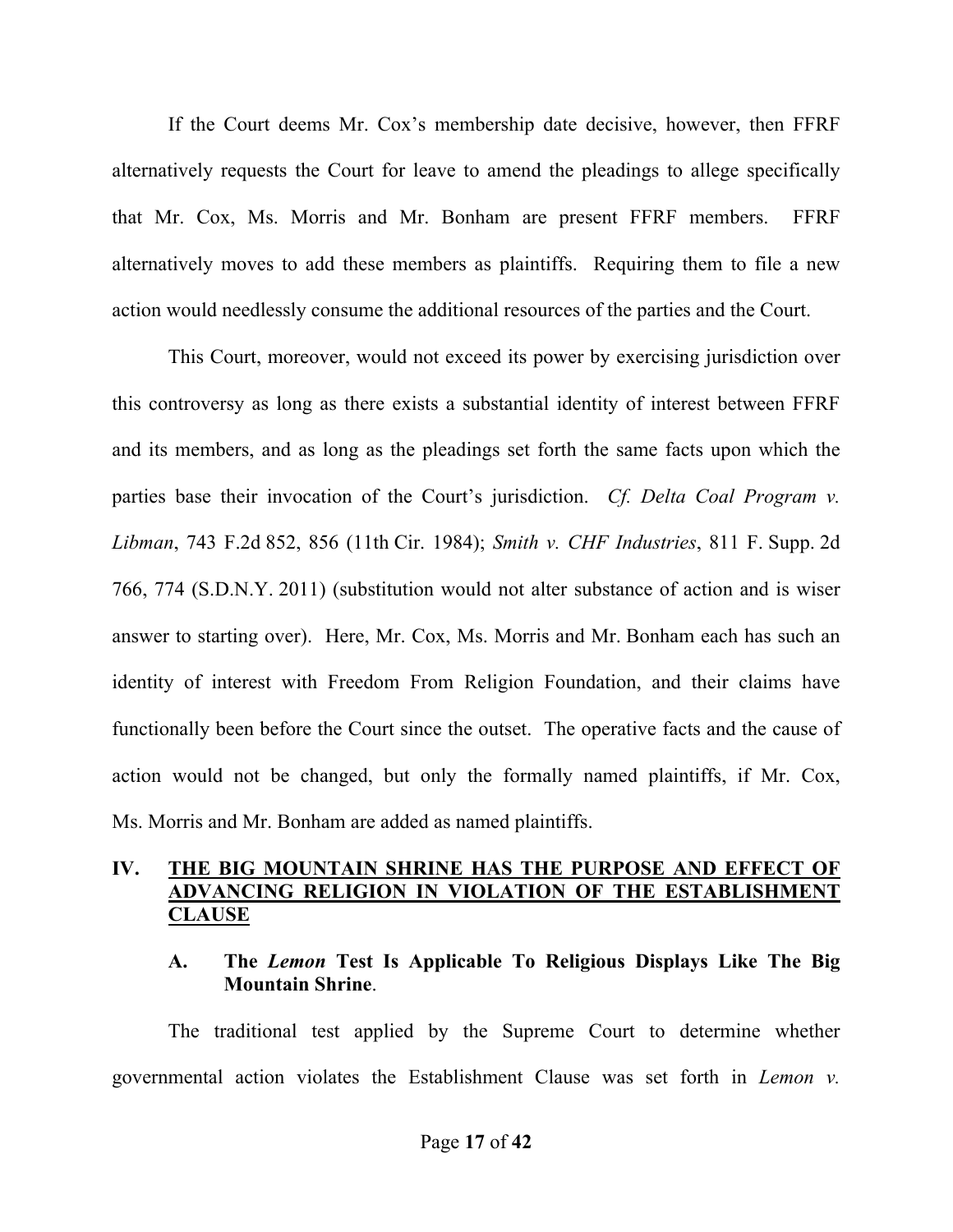*Kurtzman*, 403 U.S. 602, 612-13 (1971). To be constitutional, the government conduct at issue must: (1) have a secular purpose; (2) have a primary effect that neither advances nor inhibits religion; and (3) not foster an excessive government entanglement with religion.

The *Lemon* test has recently led a checkered existence, but remains controlling. In two relatively recent Establishment Clause cases, the Supreme Court reached differing results under distinct tests of constitutionality. In *Van Orden v. Perry*, 545 U.S. 677 (2005), the Court held that the display of a monument inscribed with the Ten Commandments on the grounds of the Texas capitol did not violate the Establishment Clause. The plurality opinion stated that the *Lemon* test was not useful in dealing with this sort of passive monument that Texas had erected on its capitol grounds. *Id*. at 686. On the other hand, in *McCreary County v. ACLU*, 545 U.S. 844 (2005), the Court held that the display of loaned copies of the Ten Commandments on the walls of two courthouses violated the Establishment Clause because the placement of the displays evidenced a religious purpose, thus failing the first prong of the *Lemon* test.

The Ninth Circuit discussed the impact of these cases in *Card v. City of Everett*, 525 F.3d 1009, 1016 (9th Cir. 2008), a case like *Van Orden* involving a 10 Commandments display that was as part of a larger display with numerous secular monuments. The Court came to two conclusions: (1) that the three-part test set forth in *Lemon* remains the general rule for evaluating whether an Establishment Clause violation cause exists; and (2) that the *Lemon* test does not apply to determine the Constitutionality of some long-standing religious displays that convey a historical or secular message in a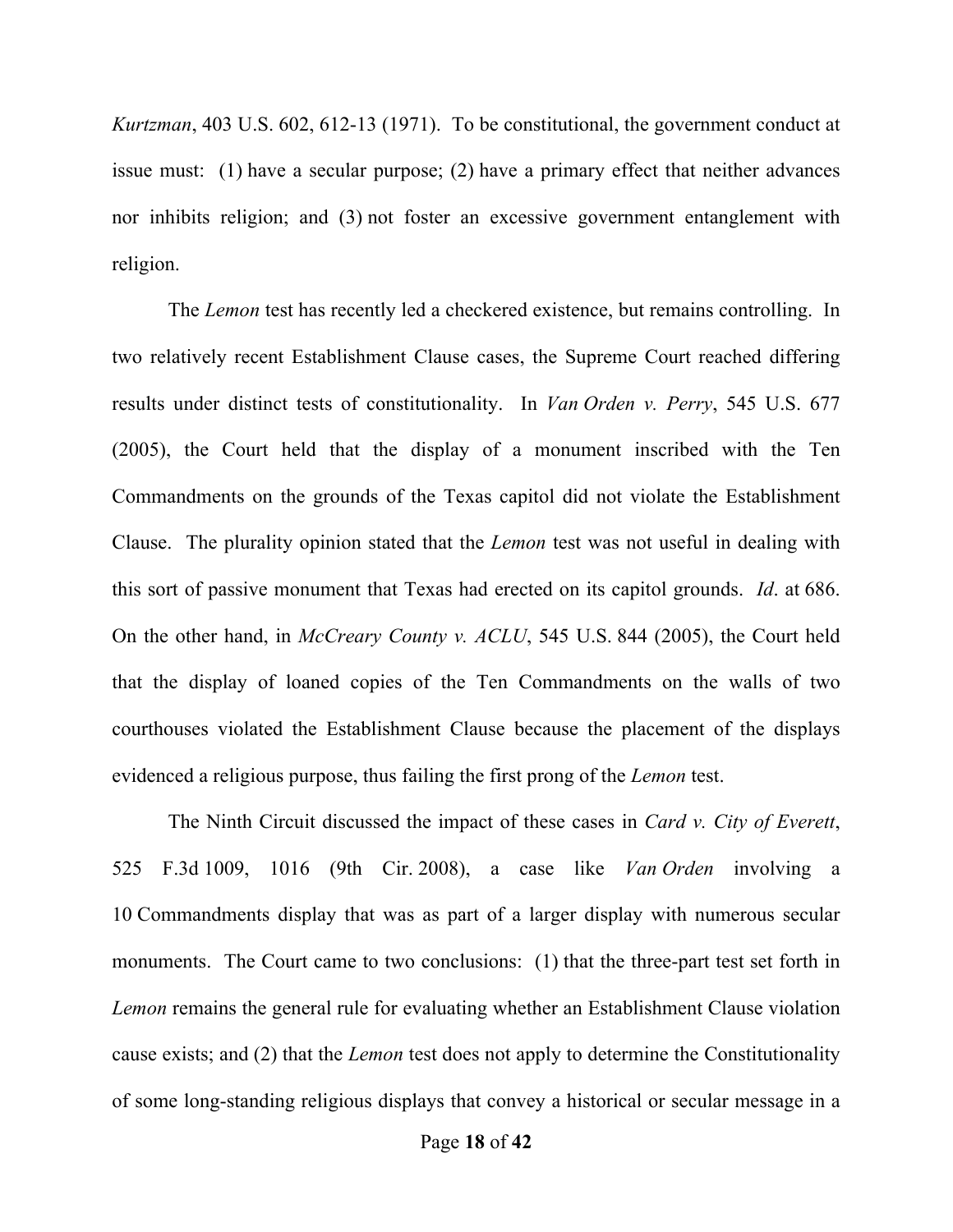non-religious context. *Card*, 520 F.3d at 1016. *See also*, Public Displays of Affection for God: *Religious Monuments after McCreary and Van Orden*, 32 Harv. J. L. & Pub. Pol'y., 231, 246 (2009) ("Most courts of appeals have concluded that the *Lemon* tripartite test of purpose, effect, and entanglement still stands after *Van Orden*."). Here, the present case does not fit the exception discussed in *Van Orden*. Under either test, however, the Shrine on Big Mountain violates the Establishment Clause under the Ninth Circuit's reasoning in *Trunk v. City of San Diego*, 629 F.3d 1099 (9th Cir. 2011), in which the Court held that a veterans' memorial dominated by a cross violated the Establishment Clause. (*Trunk* Decision attached hereto as Exhibit A.)

#### **B. The Big Mountain Shrine Was And Is Intended As A Religious Display**.

Under both *Lemon* and *Van Orden*, the Court first considers whether the purpose of government action is predominantly secular in nature. When the government acts with the ostensible and predominant purpose of advancing religion, it violates a central value of the Establishment Clause. *McCreary*, 545 U.S. at 860. The underlying value of the Establishment Clause is violated, moreover, when the government manifests a purpose to favor one faith over another faith -- or over non-believers. The Supreme Court explained in *McCreary* that the purpose inquiry does not call for "any judicial psychoanalysis." *Id*. at 862. Rather, "the eyes that look to purpose belong to an objective observer, one who takes account of the traditional external signs that show up in the text, legislative history and implementation." *Id*. Finally, the secular purpose must "be genuine, not a sham." *Id*. at 864.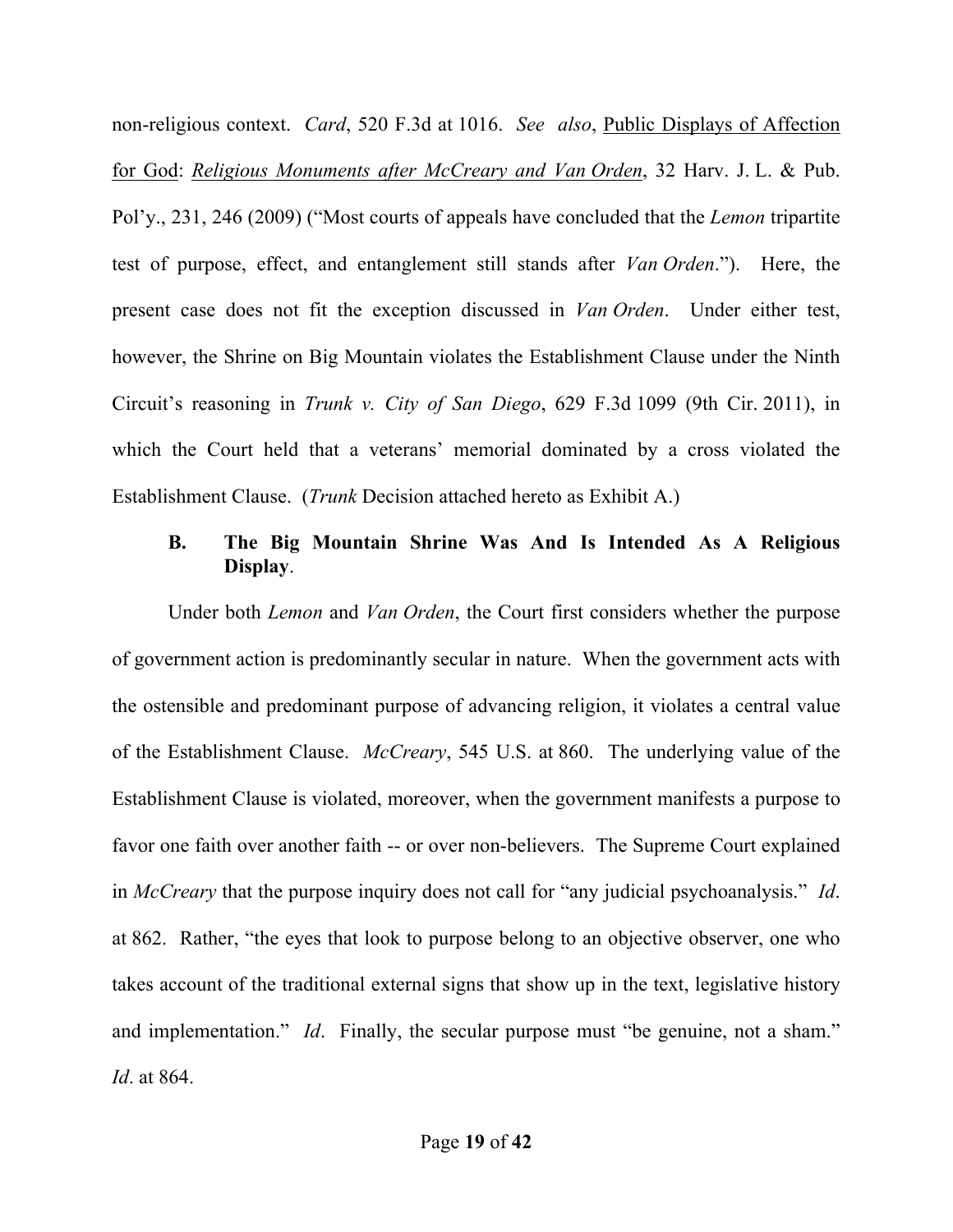In the present case, the Forest Service's authorization of a permanent religious shrine on Big Mountain evinces a purpose that cannot be characterized as "predominantly secular." The Knights of Columbus requested authorization to erect a religious shrine. The request made no mention of a memorial or any secular purpose. Contemporary accounts from 1954 confirm that the Shrine was dedicated atop Big Mountain with the assistance of Catholic officiants. (Bolton Dec., Exh. 2.) The Knights, in fact, specifically dedicated the Shrine "To the Honor and Glory of God." *Id*. The Knights, moreover, were and are an exclusive membership organization for Catholic men -- and the Knights constructed numerous similar Catholic shrines on private land around the country. (PSDF, ¶¶ 9-10.) The Knights constitute an exclusively Roman Catholic organization for which "church-related activities are essential to its work as an organization of Catholic laymen." (PSDF, ¶ 9-10).

The Forest Service, for its part, granted the Knights authorization, without cost, to put a shrine on public land. (PSDF, ¶ 12.) That was the purpose of the request and that was the stated purpose of the approval. No "psychoanalysis," therefore, is necessary to determine anybody's purpose. This is not a public forum, moreover; it is regulated use land, and permitted uses do not allow for religious shrines to be constructed permanently in National Forests!

Subsequent attempts to re-write history, moreover, do not detract from the original religious purpose of the Catholic Shrine. The story has surfaced that returning Roman Catholic WWII veterans had seen "religious shrines" in Europe and so the Knights who already had a history of erecting private religious shrines, supposedly adopted this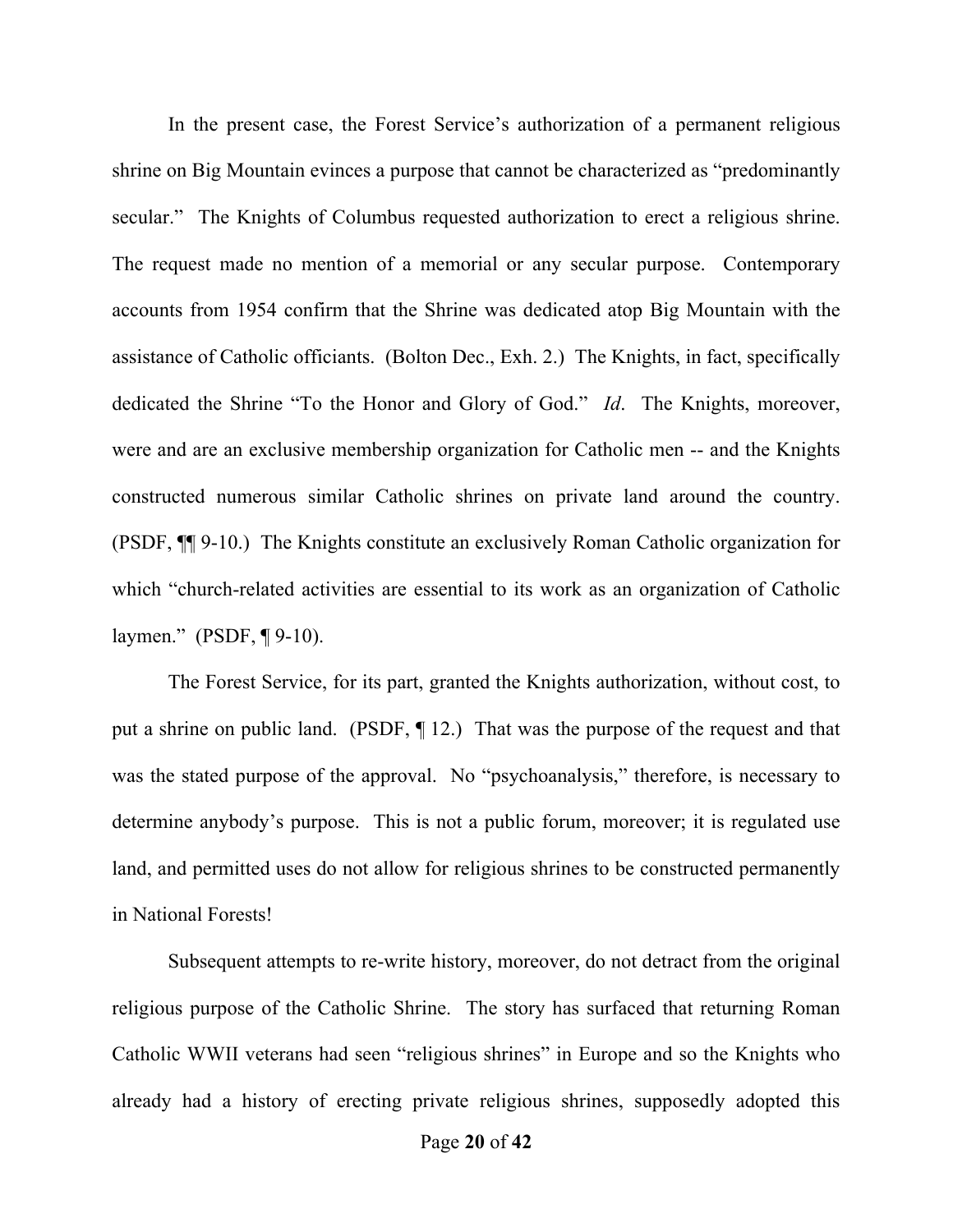justification. Even that attempted rationalization, however, does not contradict that the Shrine on Big Mountain was intended for its religious significance.

The claim that veterans wanted a religious shrine does not make it suddenly nonreligious. The inquiry is not just who wanted the Shrine, but why. Here, the stated purpose for the Shrine confirms its religious significance. As the Tenth Circuit Court of Appeals recognized in *American Atheists, Inc. v. Duncan*, 637 F.3d 1095, 1122 (10th Cir. 2010), a memorial cross, which is not a generic symbol of death, does not nullify religious sectarian content. Dedicating a patently Catholic shrine to a veteran's group also does not magically transform the shrine into a secular symbol. The Court stated in *Mercier v. City of La Crosse*, 276 F. Supp. 2d 961, 974 (W.D. Wis. 2003), that "it is difficult to see how dedicating a monument to a particular group can diminish its religious nature ... Building a church in memory of a beloved parishioner does not make it any less a place of worship." In *Freedom From Religion Foundation v. Marshfield*, 203 F.3d 487 (7th Cir. 2000), moreover, the Court held that a similar Knights statue of Jesus, arms open in prayer, gave the appearance of endorsement, including because the statue "portrays a figure of particular importance to one religious group." In fact, "Jesus Christ is, if anything, more fundamental to the doctrine of Christianity than the Ten Commandments are to either Judaism or Christianity." *Washegesic v. Bloomingdale Public Schools*, 813 F. Supp. 559, 563 (W.D. Mich. 1993).

As recently as June of 2011, the Knights continued to describe the Shrine on Big Mountain as a "non-denominational religious statue," which supposedly "appeals to all religions." The reality, of course, is that Jesus is a distinctively Christian figure, and the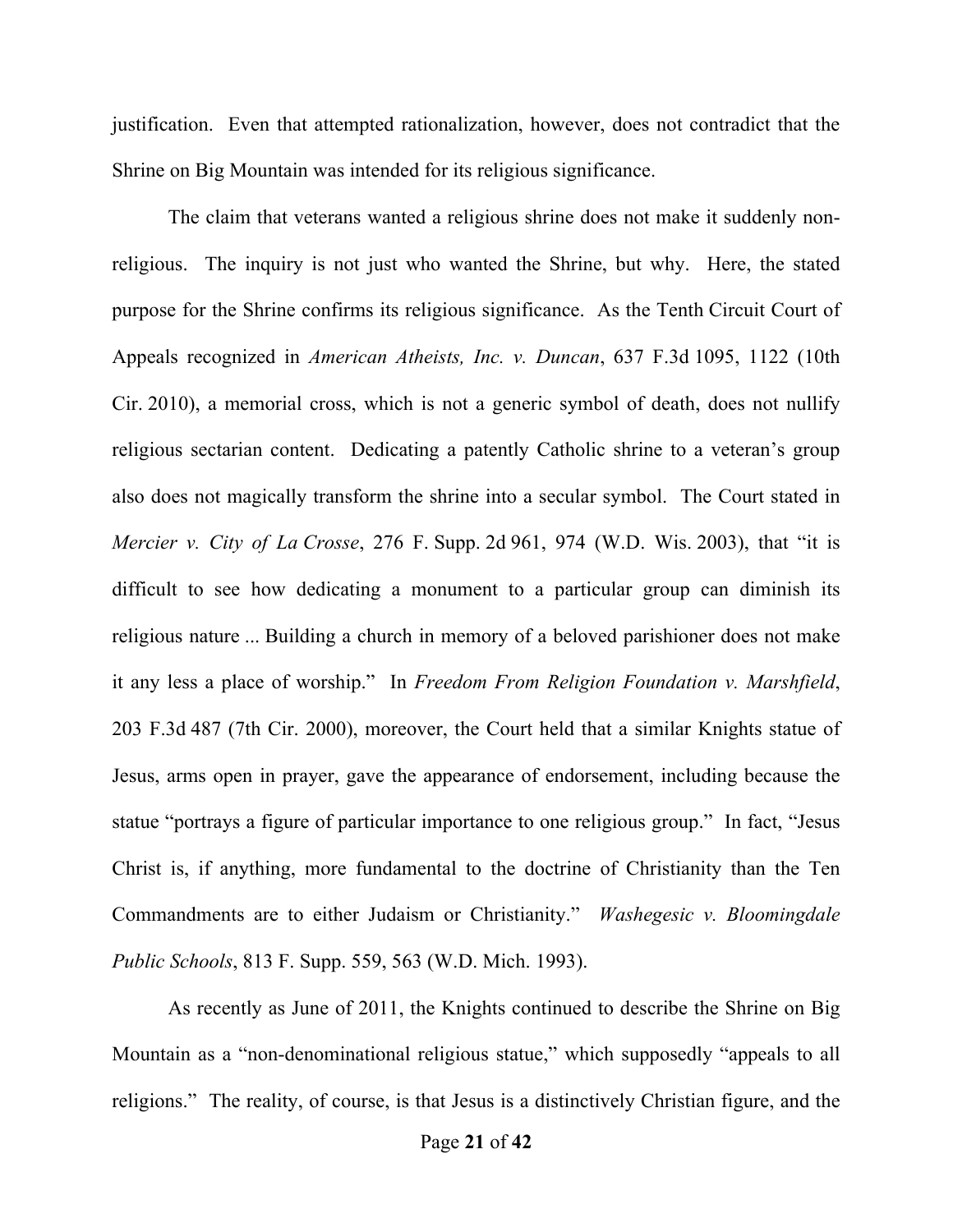Knights did not disavow their original intent that the Shrine was intended to reflect obvious religious significance.

The Forest Service's own purpose in favoring the Christ monument is indicated by the sham tactics used to justify reauthorization. The Forest Service recognized that war memorials and religious statues are not appropriate for approval under government regulations. The Government's own Brief, at page 2, confirms that a religious shrine does not fit any of the stated purposes for federal permits. The Forest Service, moreover, admits that it denied non-Christian groups permission to utilize public land for religious purposes. The Forest Service, therefore, responded to criticism of its initial decision of August 24, 2011, by attributing "historical significance" to the Shrine as part of an area ski resort. The ski resort, however, has never advertised or promoted the Shrine, nor is the Shrine even situated as an obvious part of the resort, according to the defendants. In fact, the Defendants argue that the Shrine is "discreetly" remote from the groomed ski trails, although this has not always been the case. (PSDF ¶ 36). Nonetheless, knowing the tightrope it had to walk, the Forest Service coached personnel to make the remarkable argument that the Shrine has no religious significance, nor is it a war memorial. (PSDF  $\P$  26-27.)

The Forest Service's "refined" justification crystallized one week after being criticized for its initial decision -- and the administrative record shows no study or analysis being done along the lines being suggested by the Forest Service. Similarly, the Montana State Historical Preservation Office "concurred" with the Forest Service without any study or analysis. MSHPO simply concluded that the Shrine is not like Lourdes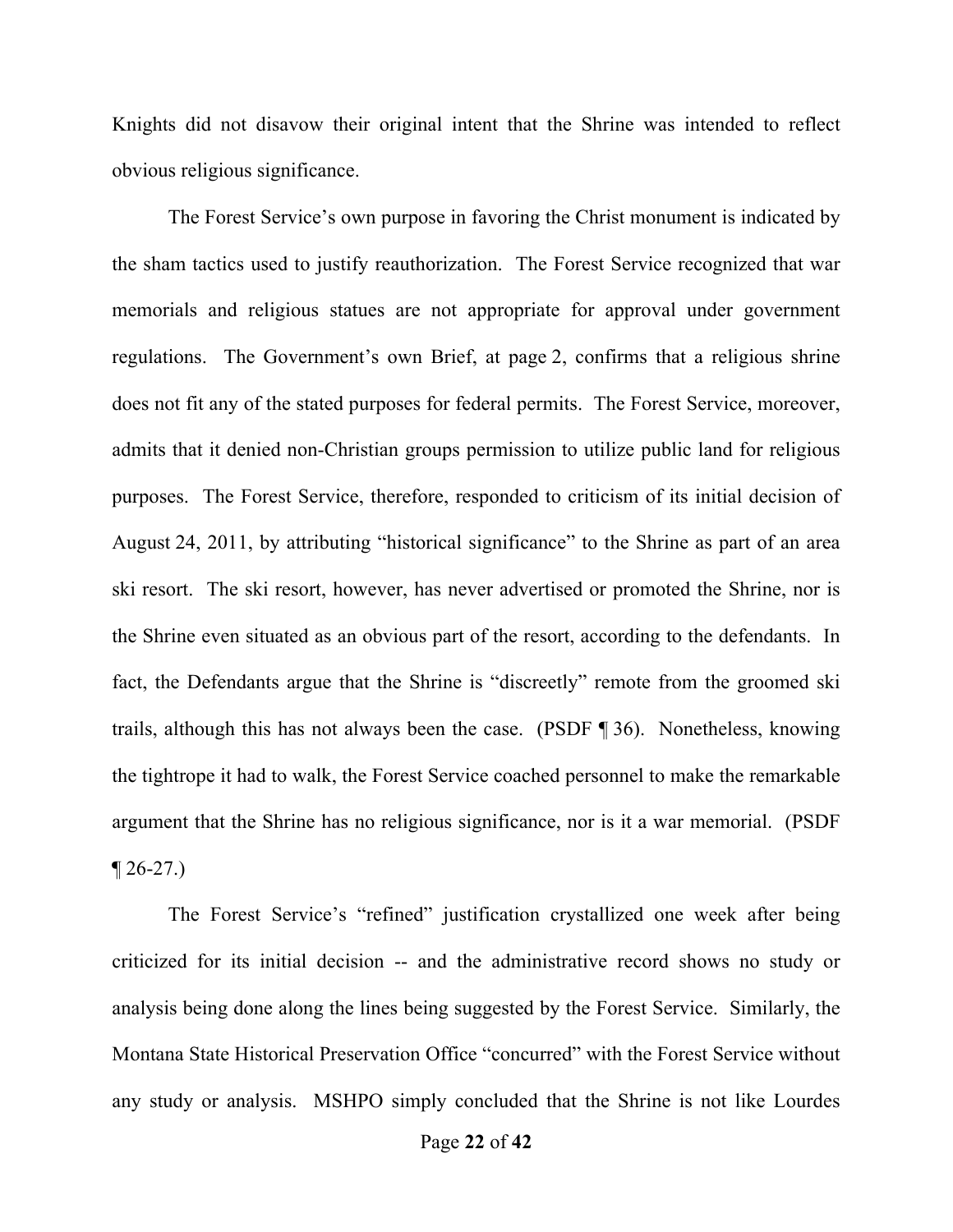where people come to worship. This napkin analysis, however, completely ignores the fact that religious displays are often not destination sites, such as a nativity scene on a courthouse lawn.

Unwanted exposure to religious displays on government property plainly violates the Establishment Clause. MSHPO's reasoning, if adopted, would sanction permanent religious displays on government land as long as people came to the site without intending to be exposed to religious iconography. The Establishment Clause, therefore, supposedly would countenance unwanted exposure to religious displays as long as unintended or unavoidable.

According to the Forest Service's present analysis, even a stand-alone nativity scene by courthouse steps would not be objectionable because courthouse observers did not come, in the first instance, to see the nativity scene. Unexpected and unwanted exposure to religious displays on public property, by this reasoning, would by definition render the display constitutional under the Establishment Clause. The Forest Service finds itself in this untenable position because it has engaged in contrived reasoning to preferentially reapprove the Shrine on Big Mountain.

In the end, the honest evidence undisputedly establishes that the Catholic Shrine on the Forest Service's property was intended and approved as a religious Shrine. That is the current purpose as well, and the Government's subterfuges merely reflect the Government's continuing purpose.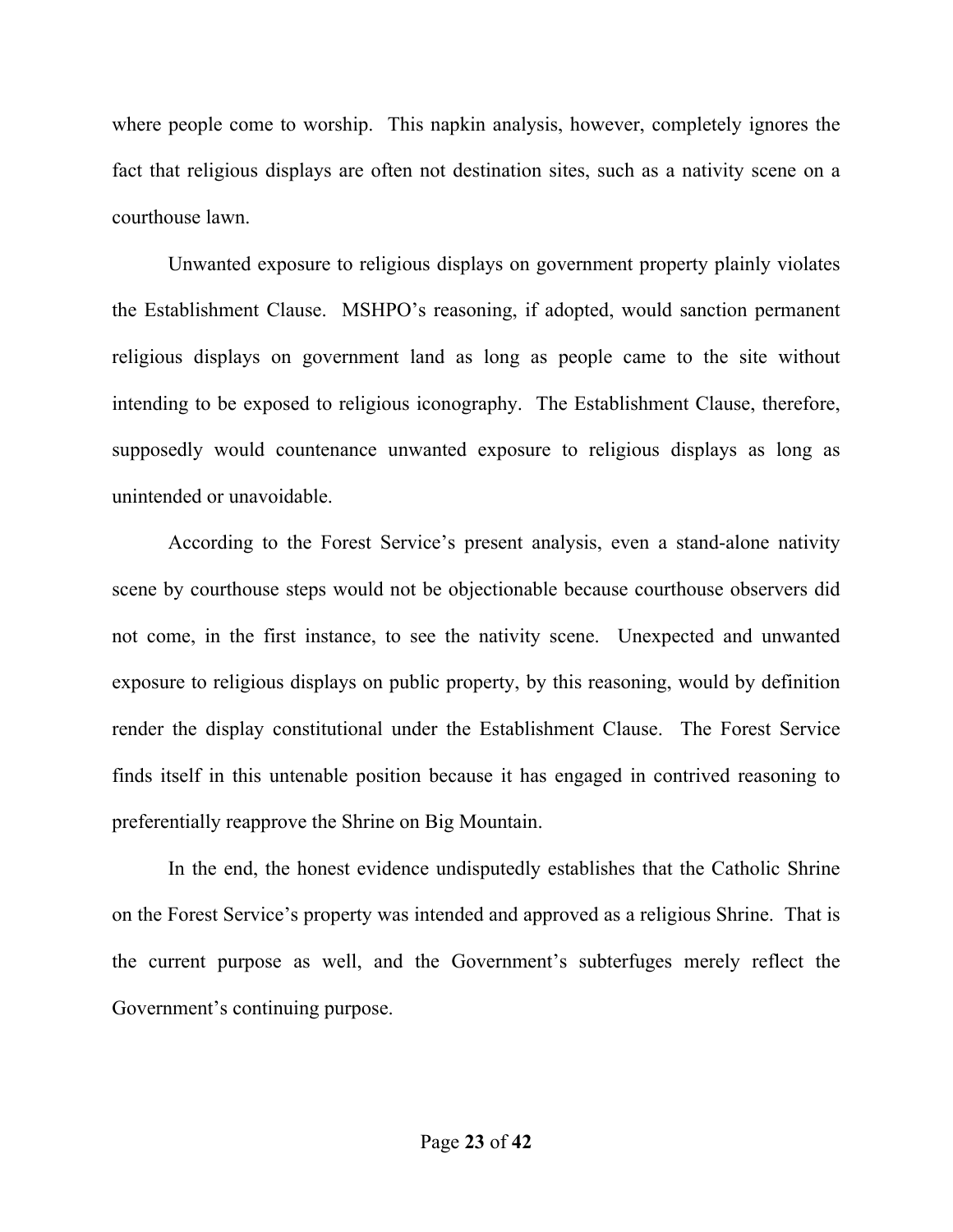#### C**. The Shrine On Big Mountain Has The Primary Effect Of Advancing Religion, Including Because The Shrine Gives The Appearance Of Endorsement**.

The Ninth Circuit's recent decision in *Trunk* is highly instructive in evaluating the present. *Trunk* involved a Veterans' Memorial dominated by a Christian cross. In its analysis, the Court considered "fine-grained, factually specific features of the Memorial, including the meaning or meanings of the Latin cross at the Memorial's center, the Memorial's history, its secularizing elements, its physical setting, and the way the Memorial is used." 629 F.3d at 1110.

The government contended in *Trunk* that the relevant factors demonstrated that the Memorial's primary effect was patriotic and nationalistic, not religious. The Court disagreed. Taking all of the factors into account and considering the entire context of the Memorial, the Court concluded that "the Memorial today remains a predominantly religious symbol. The history and absolute dominance of the Cross are not mitigated by belated efforts to add less significant secular elements to the Memorial." *Id*.

The Court first acknowledged the obvious in *Trunk*, *i.e.*, that the Latin Cross "Is the preeminent symbol of Christianity." *Id*. According to the Court, the Cross also is "exclusively a Christian symbol, and not a symbol of any other religion." *Id*. at 1111. Similarly, in the present case, the figure of Jesus Christ on Big Mountain is unambiguously a symbol of Christian faiths, and more particularly, the Catholic faith. Nothing in the record, moreover, detracts from this meaning, *i.e.*, the Christ figure has not acquired an alternate, non-religious meaning.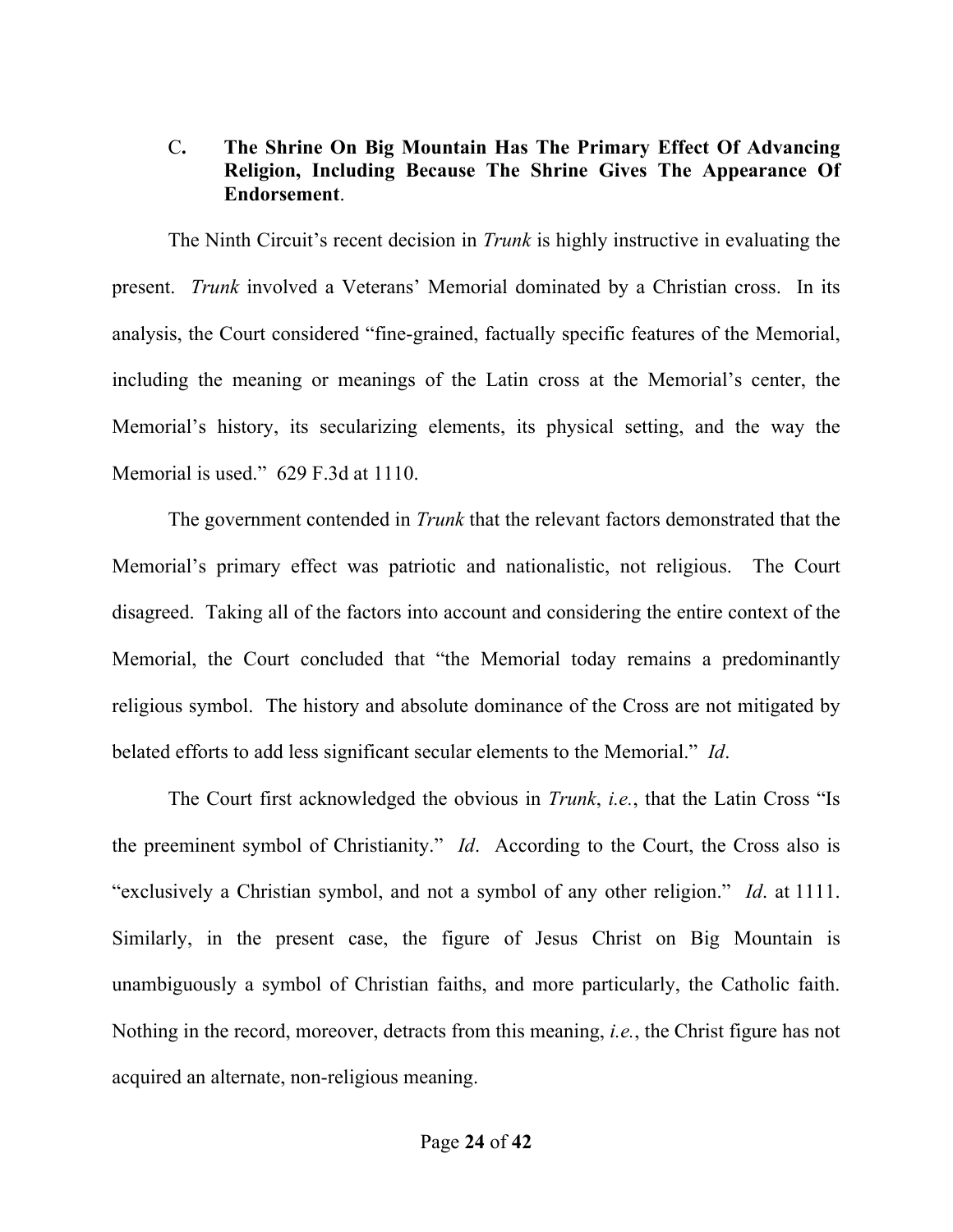The Court in *Trunk* next considered whether the Latin Cross had a "broadlyunderstood ancillary meaning as a symbol of military service, sacrifice and death." The Court rejected the Defendant's argument that the Cross had such an ancillary meaning:

The reasoning behind our prior decision is straight forward. A sectarian war memorial carries an inherently religious message and creates an appearance of honoring only those servicemen of that particular religion. *Ellis*, 990 F.2d at 1527. Thus, the use of exclusively Christian symbolism in a memorial would, as Judge O'Scannlain has put it, "Lead observers to believe the City has chosen to honor only Christian veterans." *SCSC*, 93 F.3d at 626 (O'Scannlain, J., *concurring*). And in so far as the Cross is "not a generic symbol of death" but rather "a Christian symbol of death, that signifies or memorializes the death of a Christian," *American Atheists*, 616 F.3d at 1161, a reasonable observer would view a memorial cross as sectarian in nature. 629 F.3d at 1112.

Again, in the present case, nothing in the record suggests that the Catholic Shrine on Big Mountain has acquired an ancillary meaning as a secular war memorial. In fact, the Defendants' historian found no contemporaneous evidence that the Christ figure on the Mountain was erected as a war memorial. In any event, shrines with Statues of Christ certainly have never become a common symbol for military cemeteries in the United States. On the contrary, the evidence in this case shows that the Shrine on the Mountain is not typical of a memorial -- or even as an ancillary part of a resort.

The evidence does not support the conclusion that Catholic shrines have been used as a default symbol memorializing veterans buried in the United States; very few if any war memorials include Catholic shrines or other religious imagery; and the Shrine on Big Mountain does not subordinate the figure of Christ to patriotic or secular symbols. In fact, no patriotic or secular symbols are present at all, nor could their presence "secularize" a devotional statue of Jesus. On the basis of the evidence, therefore, the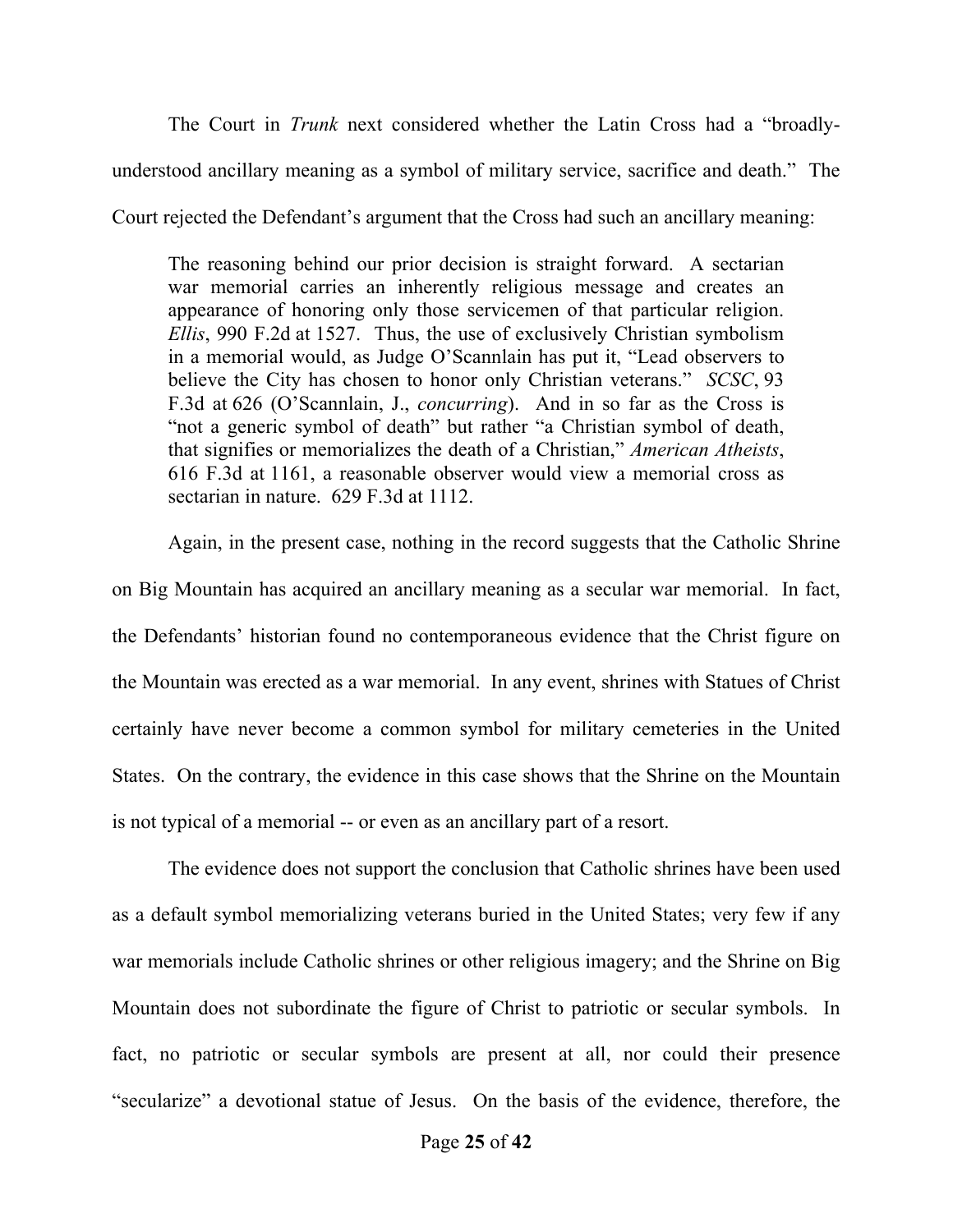Court can only conclude that the Jesus Statue does not possess an ancillary meaning as a secular or non-sectarian war memorial. Christ remains, as intended, an exclusively Christian symbol.

The Court in *Trunk* further considered whether secular elements, coupled with the history and physical setting of the Latin Cross had transformed the sectarian message of government endorsement of a particular religion. *Id*. at 1117. The Court concluded that such a transformation had not occurred, but the Court did "not discount the fact that the Cross was dedicated as a war memorial, as well as a tribute to God's promise of 'Everlasting Life,' when it was first erected, or that, in more recent years, the Memorial has become a site for secular events honoring veterans." *Id*. at 1118. The Court, in fact, did not doubt that the Memorial at issue was intended, at least in part, to honor the sacrifices of the Nation's soldiers. Nonetheless, the Court concluded that a reasonable observer would perceive the Memorial as projecting a message of religious endorsement, not simply secular memorialization.

The Court in *Trunk* also considered important the fact that the Memorial had consisted for most of its life with the Cross alone; the Cross was dedicated in 1954 with no physical indication that it was intended as a war memorial until a plaque was belatedly added in 1989, in response to litigation; when seeking permission to erect the Cross, the applicant sought authorization to "create a park worthy to be a setting for (this) symbol of Christianity;" the Cross was dedicated in a ceremony that included a Christian religious service; and the Cross's importance as a religious symbol was a rallying cry for many involved in the litigation surrounding the Memorial. *Id*. at 119-120.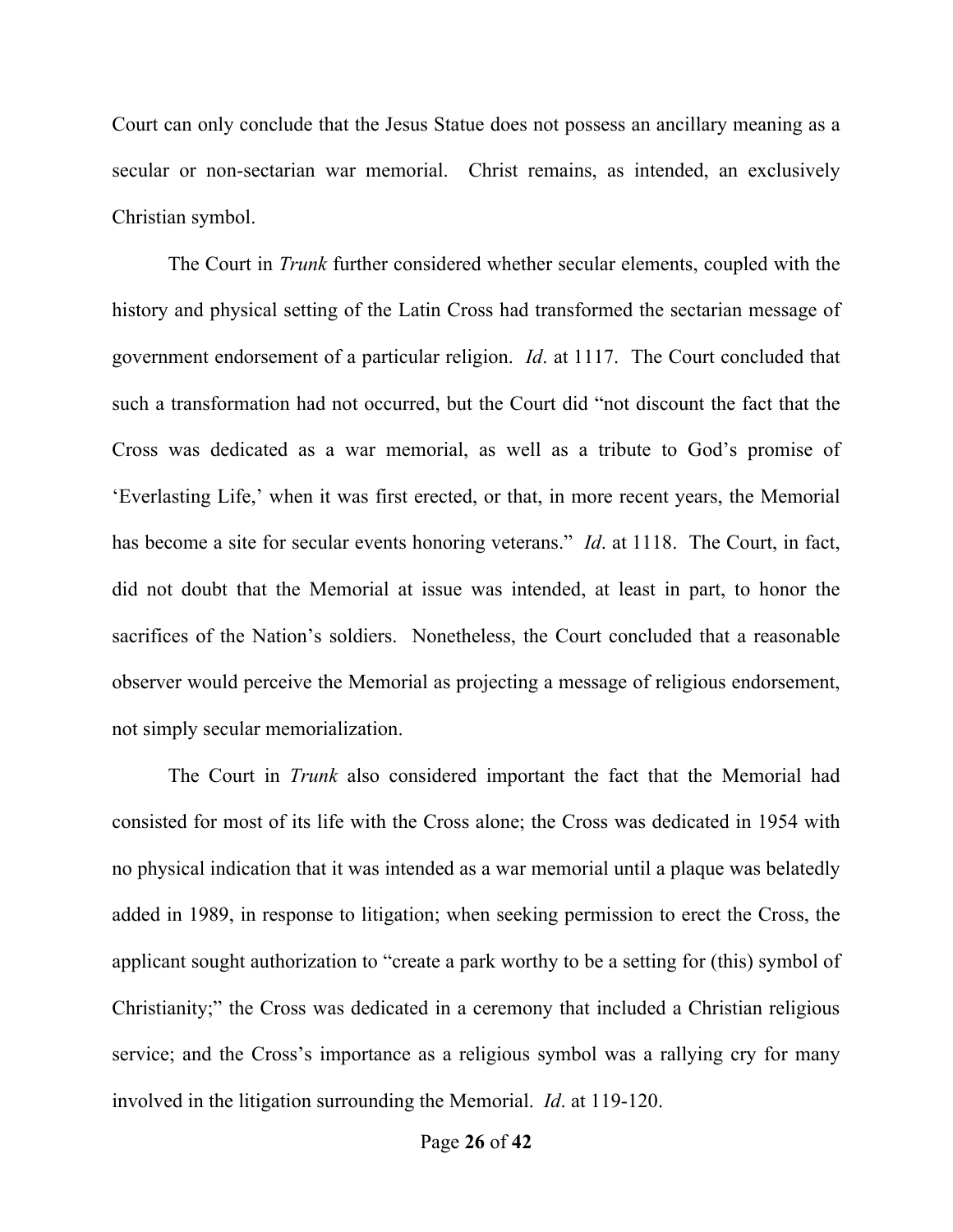Likewise, in the present case, secularizing factors are not present. The Big Mountain Shrine was intended and dedicated for its religious significance; returning veterans allegedly saw similar religious shrines in Europe, after which the Jesus Shrine is supposedly modeled; the Shrine was dedicated by Catholic officiates, according to contemporary reports; and long-time local residents testify to the continued religious significance and perception of the Statue.

The fact that the Catholic Shrine on Big Mountain has no surrounding secular features also is significant. In *Van Orden*, upon which the Defendants rely, challenge was made to an Eagle's-donated monolith on the grounds of the Texas capitol, was surrounded by 22 acres of land, which "contains 17 monuments and 21 historical markers commemorating the people, ideals, and events that compose Texan identity." 545 U.S. at 681. This context in *Van Orden* was significant to Justice Breyer in his concurring decision because "when placed in the midst of numerous other, non-religious monuments, a display of the (Ten) Commandments can also impart a secular moral message." *Id*. As a result, such a display, like a Crèche among secular objects, may be permissible. *Trunk*, 629 F.3d at 1118. By contrast, however, in the present case, the Catholic Shrine is not in the midst of other non-religious symbols, and unlike the Ten Commandments, undisputedly does not impart a "secular moral message." Treating a ski slope as a museum would be a dangerously slippery slope.

Finally, the Court in *Trunk* considered physical setting to be a relevant factor. The Court concluded, in this respect, that the Memorial's physical setting "amplified the message of endorsement and exclusion projected by its history and usage." In particular,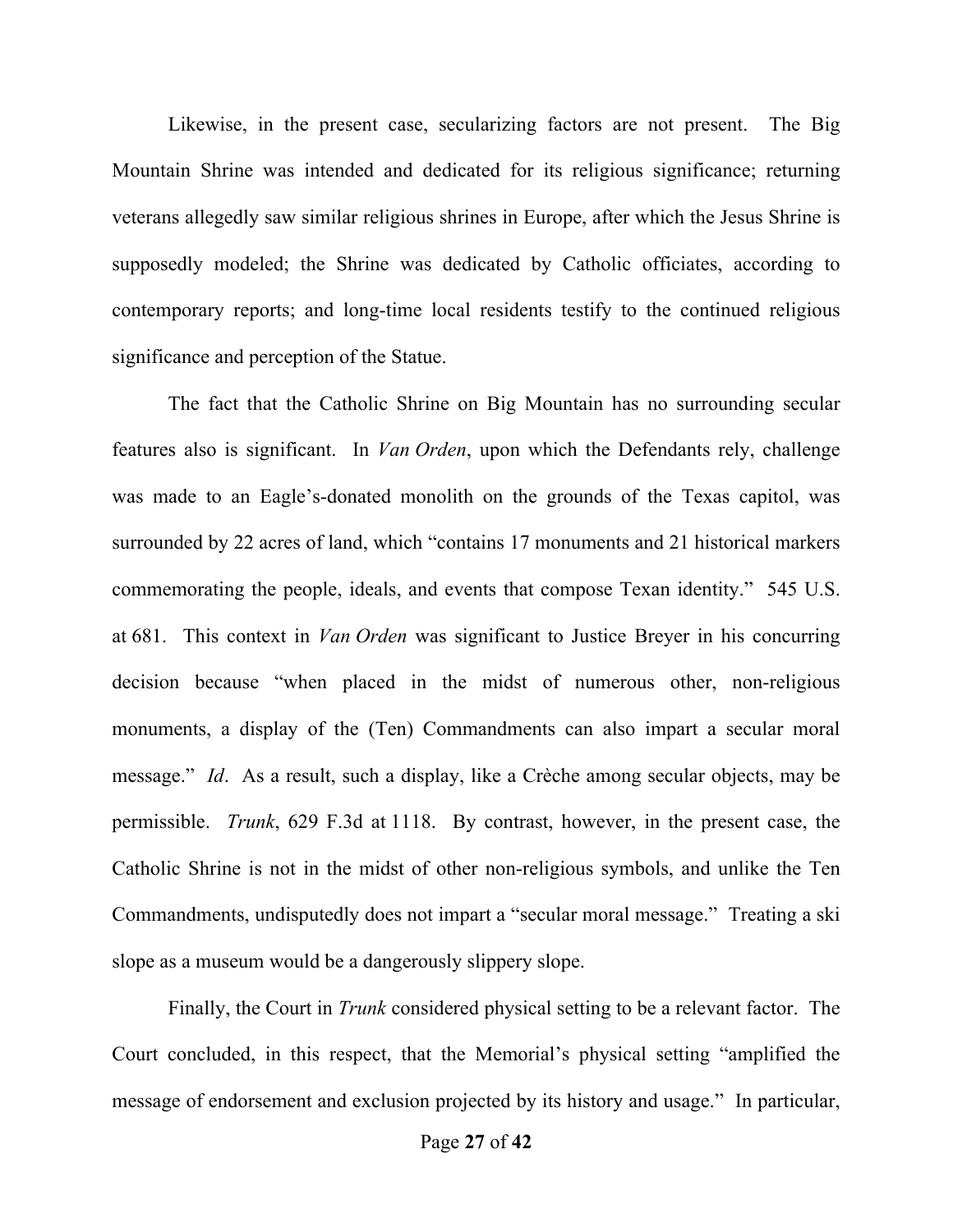the Court noted that the Cross remains the Memorial's central feature, *i.e.*, it dominates the site. *Id*. at 1122-23. "From the perspective of drivers on Interstate 5, the Cross is the only visible aspect of the Memorial, and the secular elements cannot neutralize the appearance of sectarianism. For these drivers, the Cross does not so much present itself as a war memorial, but rather as a solitary symbol atop a hill." *Id*. at 1123.

The physical setting in the present case "amplifies" even more the message of endorsement. Here, the Shrine has no secular elements at all, and to those looking at it from distant ski trails, the sectarian effect is even more dramatic. In addition, as the Defendants emphasize, the Shrine is located away from the commercial ski trails so that it too "does not so much present itself as a war memorial, but rather as a solitary symbol atop a mountain." Moreover, locals testify that the serenity of the site presents a meditative opportunity to reflect at this religious site.

This point is not a simple matter of aesthetics. In *Van Orden*, the secular, historical and moral messages of the Ten Commandments display were highlighted by the fact that they were part of an assortment of monuments that supposedly shared a unifying, cohesive secular theme. *Van Orden*, 545 U.S. at 701-702 (Breyer, J., *concurring*). That theme supposedly reflected the historical ideals of Texans, which allegedly were grounded on moral principles involving ethics and law. The present case, however, has no such theme, but only a message that is unambiguously religious.

The fact that some skiers may behave "playfully and irreverently" around the statue does not change the equation. Such behavior, in fact, may as much be the result of the incongruity of a religious shrine in the forest -- and it may also evidence the religious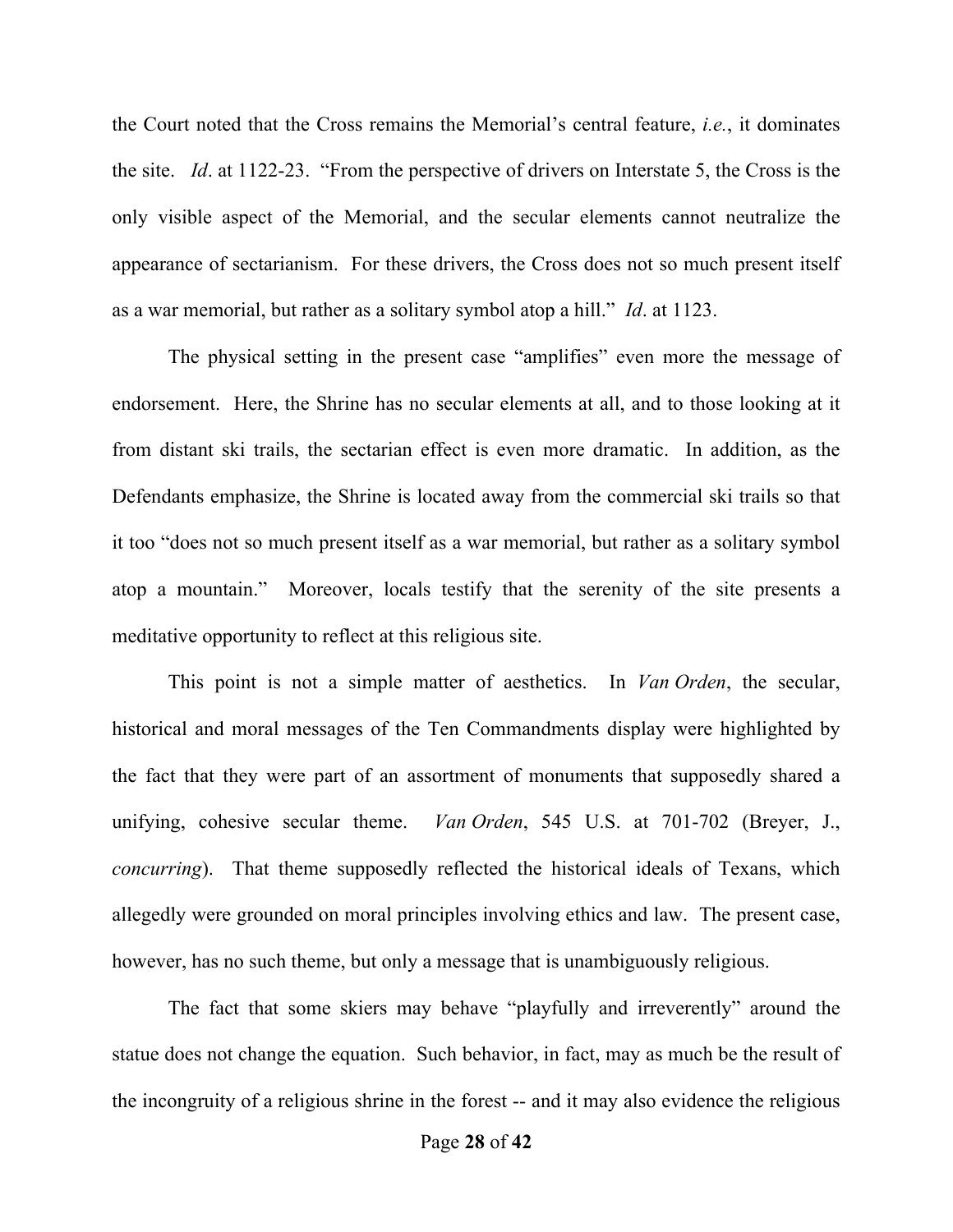perception of the shrine. The significant point is that the individual response to unavoidable exposure to religious displays is not mandated by the Constitution.

The fact that few locals may be devout enough to brave inclement weather to actively worship at the Shrine also is irrelevant, as is the fact that local ministers may not motivate their congregants to trek to the Shrine. The Defendants again misconstrue the Establishment Clause as if it only prohibited religious "uses" of public land for formal services, without any prohibition on religious displays that unexpectedly confront the passer by.

A religious shrine, moreover, is no less religious if visitors and tourists recognize the shrine as a meeting spot. Such "use" does not destroy the religious nature of the shrine, any more than tourists meeting in front of Notre Dame destroy the religious nature of that church.

After examining the entirety of the Big Mountain Shrine in context, and considering its history, its religious and non-religious uses, its exclusively sectarian features, and the uniqueness and dominance of the Shrine, this Court should conclude, as in *Trunk*, that the Shrine primarily conveys a message of government endorsement of religion that violates the Establishment Clause. Context carries the weight in the Establishment Clause calculation, and must be considered. In the context of the Flathead Valley, the Government's authorization of a religious shrine on Big Mountain has the impermissible purpose and primary effect of endorsing and advancing religion in violation of the Establishment Clause.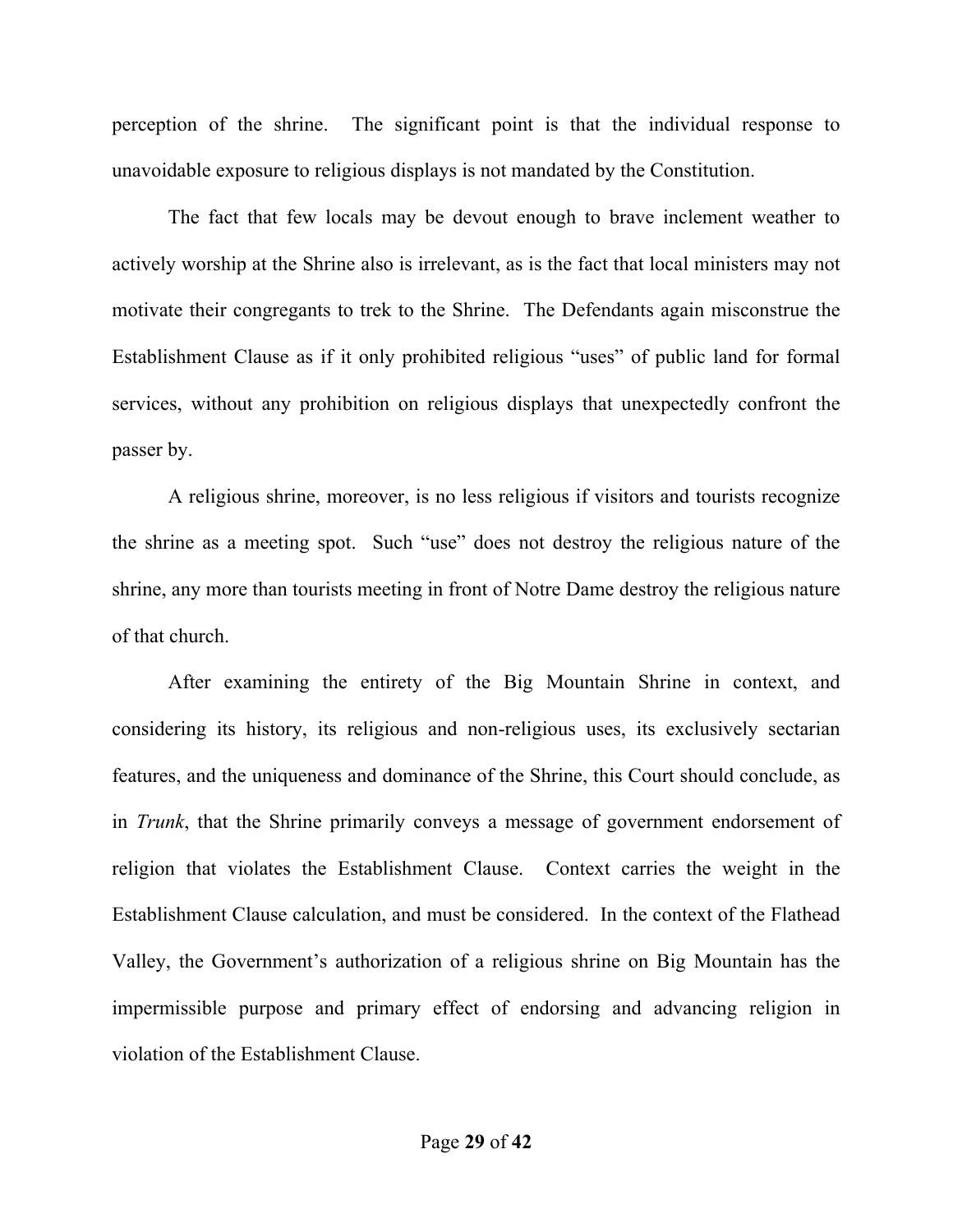### **V. ENFORCEMENT OF THE ESTABLISHMENT CLAUSE DOES NOT EVINCE HOSTILITY TO RELIGION**

The Defendants, in the end, argue unpersuasively that removal of the Shrine on Big Mountain would constitute unacceptable hostility to religion. This argument, if accepted, would eviscerate the Establishment Clause. As the Ninth Circuit recognized in *Vasquez*, 487 F.3d at 1256, "it is well-established that governmental actions primarily aimed at avoiding violations of the Establishment Clause have a legitimate secular purpose." Establishment Clause jurisprudence would be unworkable if it were any other way: "To hold that the removal of objects to cure an Establishment Clause violation would itself violate the Establishment Clause would result in an inability to cure an Establishment Clause violation and thus totally eviscerate the Establishment Clause." *Id*. at n.8, *quoting McGinley v. Houston*, 282 F. Supp. 2d 1304, 1307 (M.D. Ala. 2003), *aff'd*., 361 F.3d 1328 (11th Cir. 2004). *See also Johnson v. Poway Unified School District*, 658 F.3d 954, 972 (9th Cir. 2011) (action taken to avoid conflict with the Establishment Clause does not inhibit nor excessively entangle government with religion).

The Defendants apply a bootstrap approach to the Establishment Clause. As the Supreme Court recognized in *Marsh v. Chambers*, 463 U.S. 783, 790 (1983), however "standing alone, historical patterns cannot justify contemporary violations of constitutional guarantees." The Establishment Clause admits of no such statute of repose. In *Marsh*, the Court upheld the practice of opening legislative sessions with solemnizing prayer, but only after concluding that the practice had the secular effect of solemnizing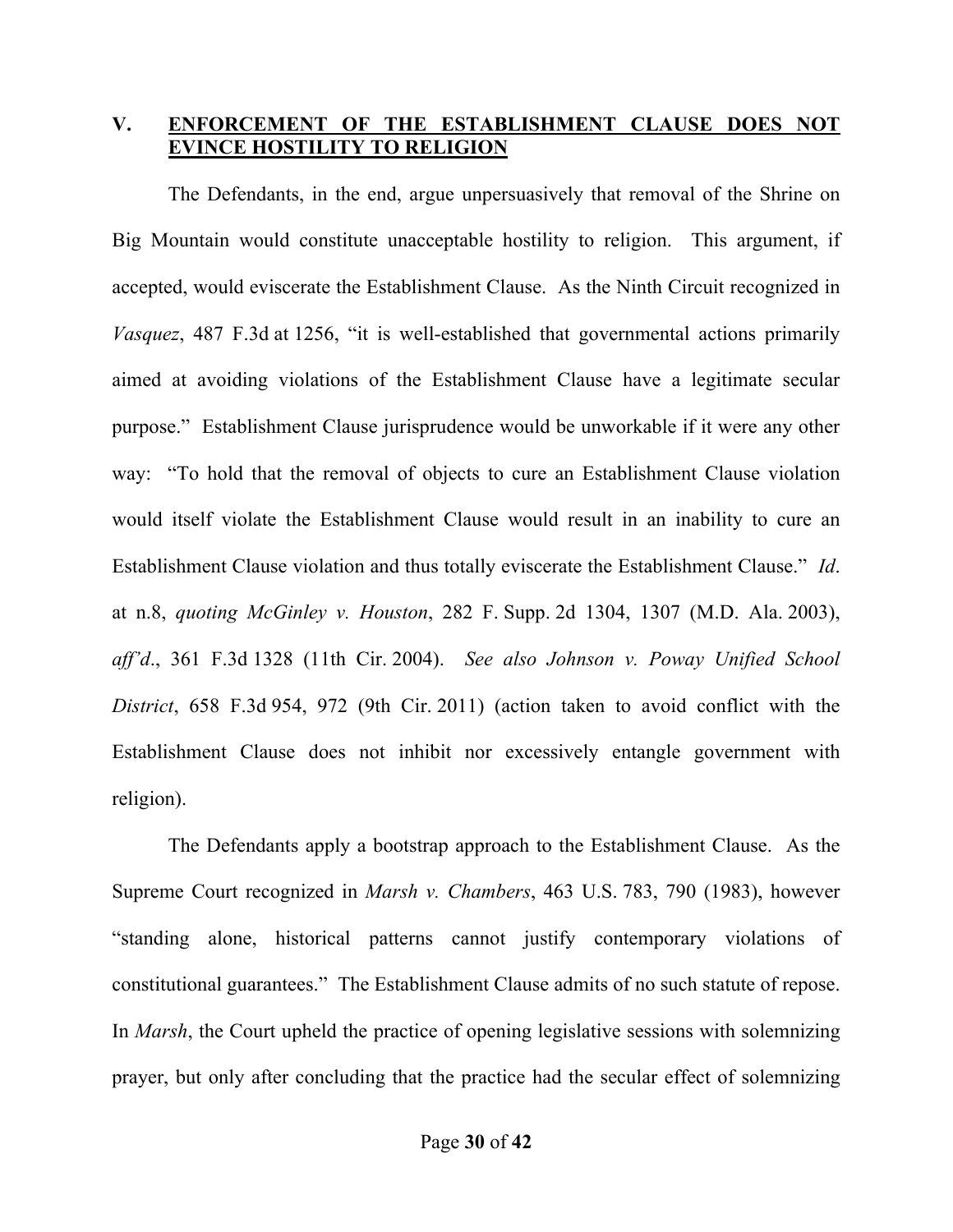important secular occasions. In the present case, however, the Shrine on Big Mountain has no such pedigree. On the contrary, the Jesus Shrine solemnizes only the Christian memory of Christ, while providing a serene meditative site to reflect upon Him.

The present case, therefore, presents a situation unlike in *Salazar v. Buono*, 130 S. Ct. 1803 (2010). The Defendants, again, rely heavily on dicta in *Salazar*, but the only issue actually before the Court in *Salazar* was the validity of a congressional landtransfer statute, adopted as a curative measure for a religious display found to violate the Establishment Clause. The merits of the constitutional violation were not on review by the Supreme Court, but the Court nonetheless did comment in the context on which the statute was enacted and the reasons for its passage. The Court noted, for example, that Congress had previously designated the Cross at issue in *Salazar* as a national memorial for more than 300,000 WW-I Veterans. *Id*. at 1817. The Court also noted that the Cross had not been originally intended to promote a Christian message. *Id*. at 1816. Finally, taking account of the fact-specific context involved, the Court felt that statue at issue was part of a "broader moral and historical message reflective of a cultural heritage." *Id*. at 1817.

The factual context of the present case, however, is quite different from *Salazar*. The Shrine in this case was originally intended for, and is still perceived for, its religious significance. Also, it is not part of a broader moral and historical message. Nor is it a "public acknowledgment of religion's role in society," as the Defendants suggest. Instead, this case is most analogous to the Ninth Circuit's subsequent decision in *Trunk*, which issued after the Supreme Court's decision in *Salazar*.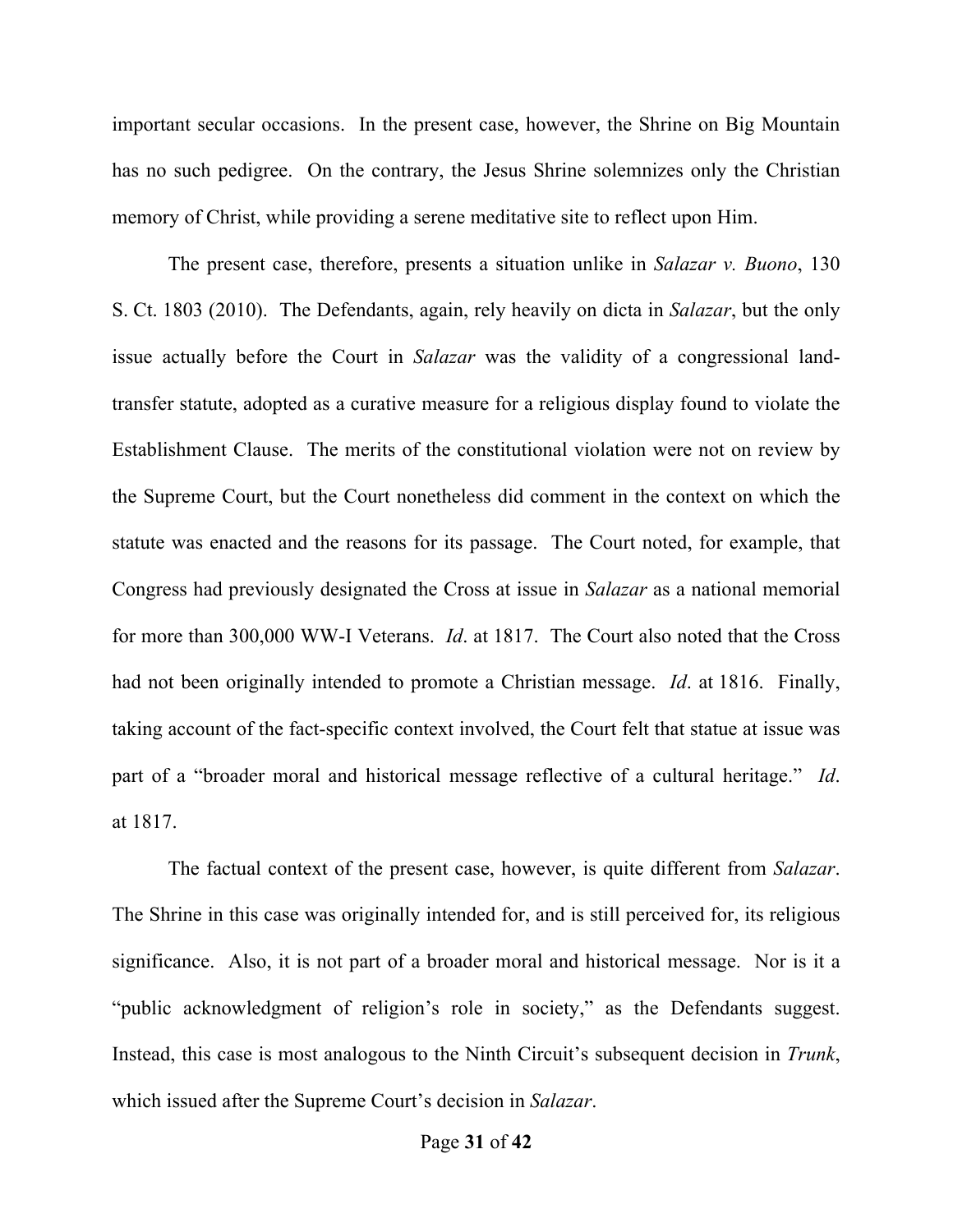The Defendants also try to make more of the supposed lack of objection to the Big Mountain Shrine than is justified. In fact, the record in this case reflects that individuals have been long-offended by the Statue, including Mr. Cox who has been affected by the Shrine for 20 years. Similarly, Ms. Morris has deliberately avoided skiing at Big Mountain, after being first offended by the Shrine. Mr. Bonham, moreover, advises that criticism and objection to the Shrine is discouraged by the local Christian-Fundamentalist majority in the Flathead Valley. Such silencing, moreover, is not at all unusual, but that does not mean that the Establishment Clause should not be enforced. The heckler's veto is an unreliable test to apply, in any event, as even prior public complaints went unacknowledged by the Supreme Court in *Van Orden*. (PSDF ¶ 193-94.) In short, the resolve necessary to object is evidenced by the response to this very suit. (PSDF ¶ 190.)

The Establishment Clause protects the freedom of conscience and minimizes civic divisiveness, by prohibiting government endorsement of religion. *McCreary*, 545 U.S. at 876. "By enforcing the (Religion) Clauses, we have kept religion a matter for the individual conscience, not for the prosecutor or bureaucrat. At a time when we see around the world the violent consequences of assumption of religious authority by government, Americans may count themselves fortunate: Our regard for constitutional boundaries has protected us from similar travails, while allowing private religious exercise to flourish." *Id*. at 882 (O'Connor, J., *concurring*). While it may be true, therefore, that many Americans find religious symbols like the Statue of Christ to be in accord with their personal beliefs, "we do not count heads before enforcing the First Amendment." *Id*. at 884.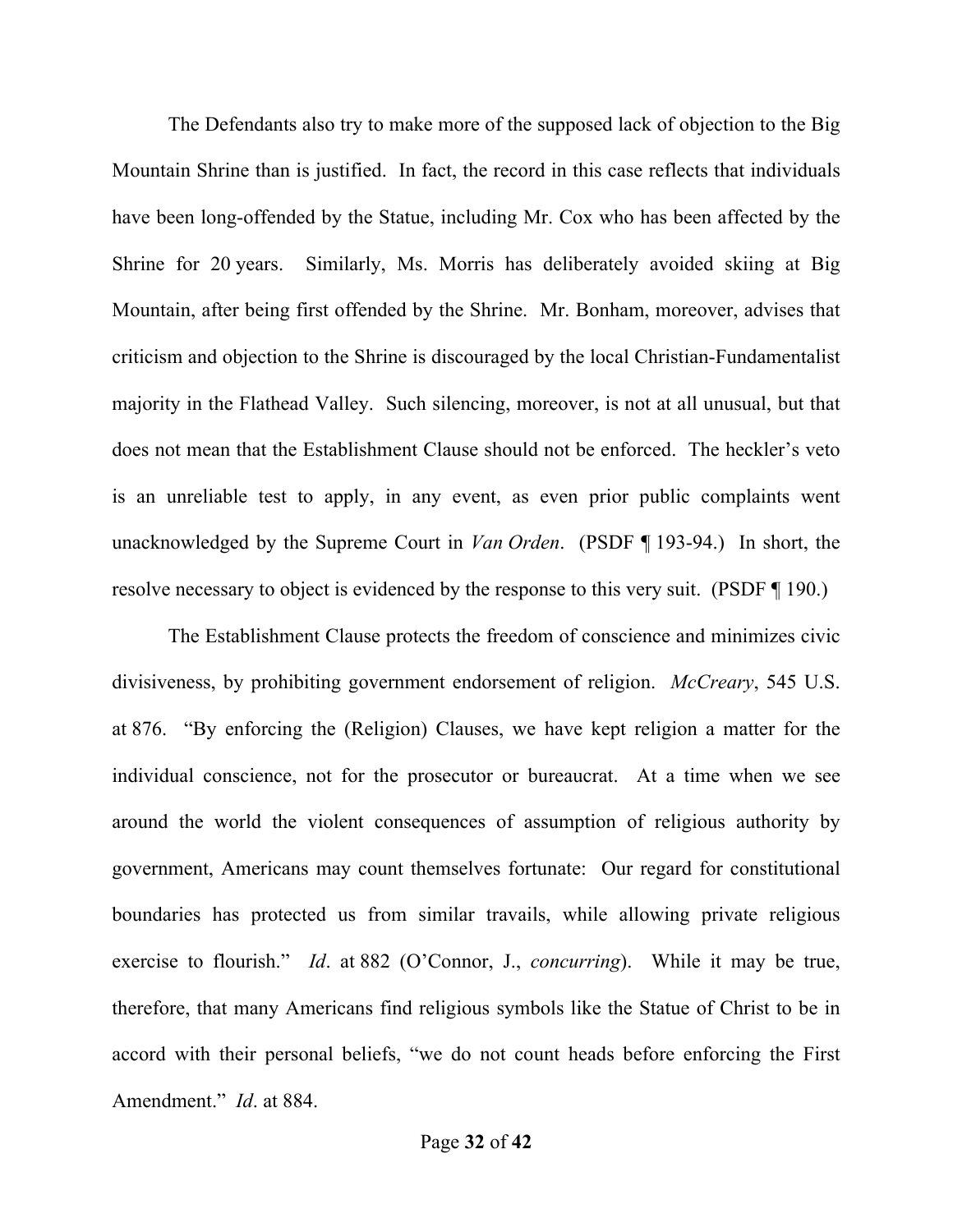The Supreme Court's cautionary admonitions in *McCreary* are appropriate at this point to consider. The Defendants argue that permanent religious monuments on government property should be allowed if supported by a majority. The Establishment Clause, however, is not, and should not, be merely precautionary while subject to the overriding whims of religious majorities.

Nor does the present case raise an issue of Free Speech. As the Supreme Court held in *Pleasant Grove City v. Summum*, 555 U.S. 460, 129 S. Ct. 1125, 1138 (2009), the Free Speech Clause's forum analysis "simply does not apply to the installation of permanent monuments on public property." Cases like *Capitol Square Review and Advisory Board v. Pinette*, 515 U.S. 753 (1995), involving temporary displays on a public square, have no applicability to the present case. As the Supreme Court recognized in *Summum*, 555 U.S. at 470-71, permanent monuments on government land do give the appearance of government sponsorship:

Just as government-commissioned and government-financed monuments speak for the government, so do privately financed and donated monuments that the government accepts and displays to the public on government land. It is certainly not common for property owners to open up their property for the installation of permanent monuments that convey a message with which they do not wish to be associated. Because property owners typically do not permit the construction of such monuments on their land, persons who observe donated monuments routinely -- and reasonably -- interpret them as conveying some message on the property owner's behalf. In this context, there is little chance that observers will fail to appreciate the identity of the speaker. This is true whether the monument is located on private property or public property, such as national, state, or city park land.

A permanent monument on public land is considered government speech, even if ownership of the display remains private. *See American Atheists,* 637 F.3d at 1115.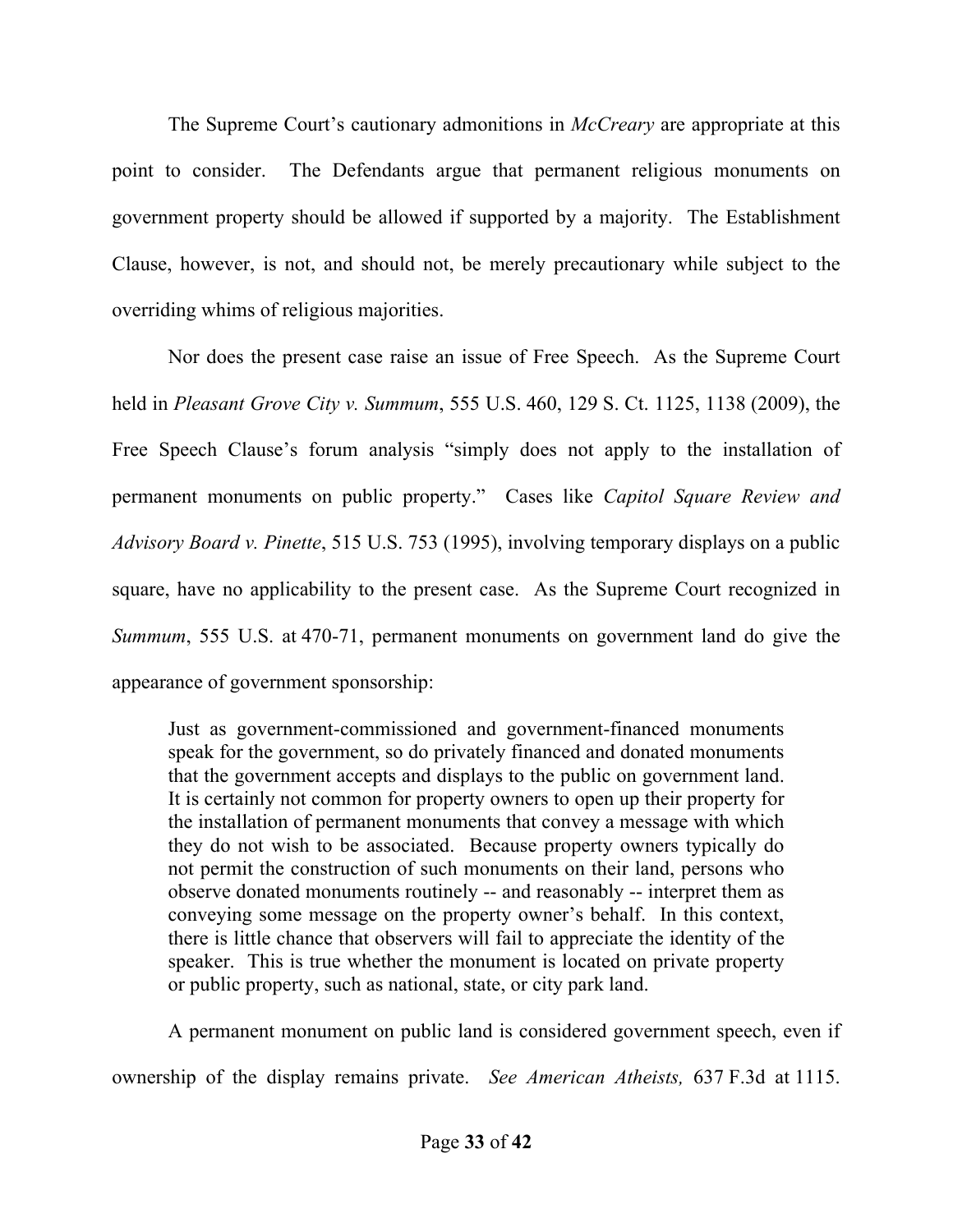"There is little doubt that Utah would violate the Establishment Clause if it allowed a private group to place a permanent unadorned 12-foot Cross on public property without any contextual or historical elements that served to secularize the message conveyed by such a display." *Id*. at 1120. As a result, the Court concluded in *American Atheists*, a case of particular relevance and similarity to the present case, that the permanent placement of memorial crosses on public lands had the impermissible effect of conveying a message of religious endorsement. (*American Atheist* decision attached hereto as Exhibit B).

The Forest Service, in the present case, similarly conveys a message of religious endorsement by allowing the Knights of Columbus to maintain a permanent Catholic Shrine on federal forestlands. Such a permanent, and striking, Christian display derives enhanced significance by virtue of its incongruous site. The situation is made worse by discovery that the Forest Service actually has given preferred consideration to this Catholic Shrine; engaged in subterfuge; and finally reauthorized the Shrine in spite of the fact that such requests have otherwise been denied by the Forest Service, and they are inappropriate for fee-waiver under Forest Service regulations. The record in this case, in short, does not show neutrality either in fact or in the perceptions of reasonable observers.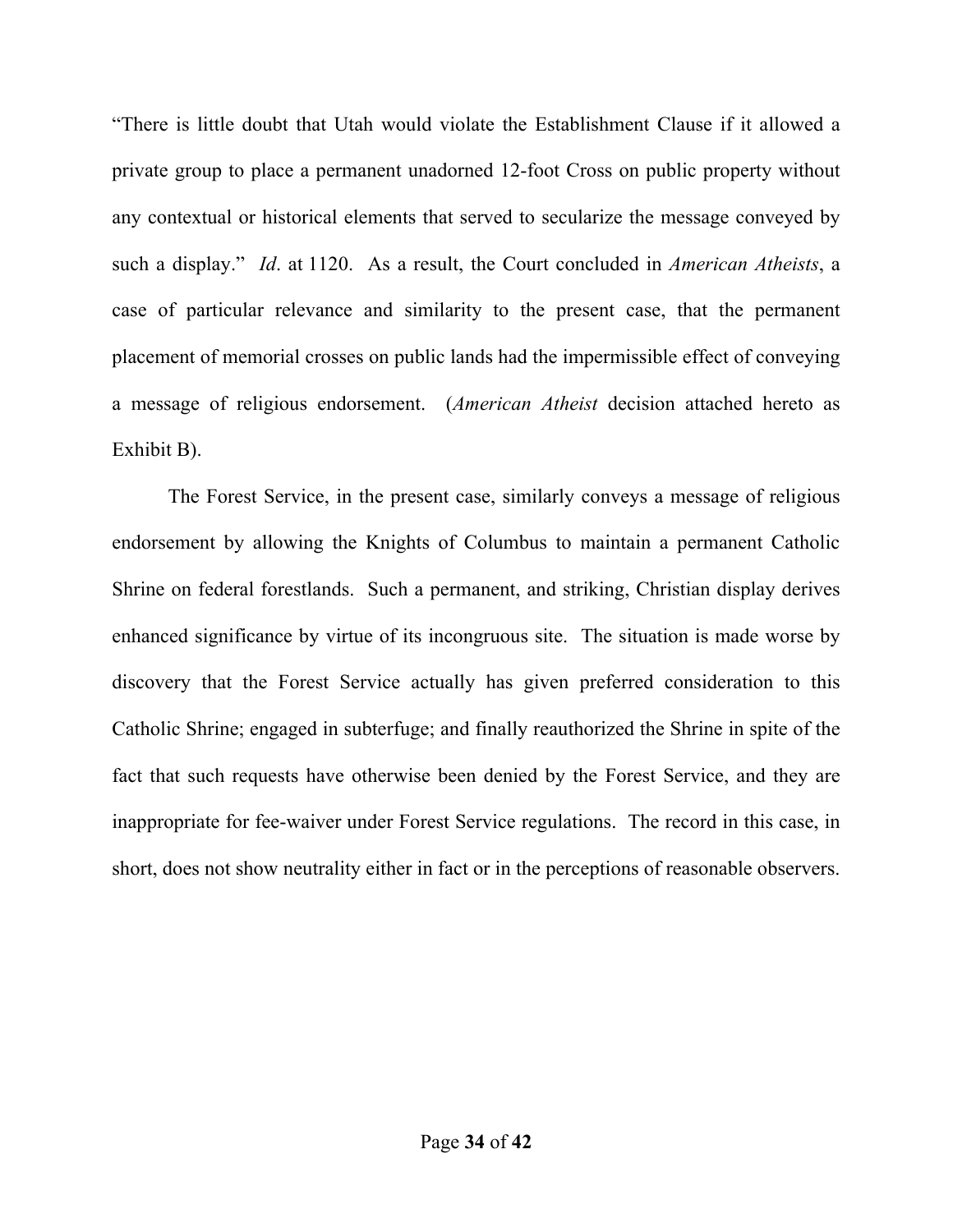#### **CONCLUSION**

For all the above reasons, the Defendants' Motions for Summary Judgment should

be denied.

Dated this 15th day of February, 2013.

### **BOARDMAN & CLARK LLP**

By: */s/ Richard L. Bolton* Richard L. Bolton, *Pro Hac Vice rbolton@boardmanclark.com* Boardman and Clark, LLP 1 S. Pinckney St., Ste 410 Madison, Wisconsin 53703-4256 Telephone: 608-257-9521 Facsimile: 608-283-1709

> Martin S. King *mking@wordenthane.com*  Reid Perkins *rperkins@wordenthane.com*  P.O. Box 4747 Missoula, MT 59806-4747 Telephone: 406-721-3400 Facsimile: 406-721-6985

Attorneys for Plaintiff, Freedom From Religious Foundation, Inc.

#### Notice of Electronic Filing and Service

I hereby certify that on February 15, 2013, this document was filed electronically in accordance with the ECF procedures of the United States District Court, District of Montana, Missoula Division, under Rule 5(d)(1), Federal Rules of Civil Procedure and L.R. 1.4(c). All parties who are represented and have consented to service of electronically filed documents are served upon receipt of the NEF from the electronic filing system.

To the best of my knowledge, there are no parties in this case that require service by means other than electronic service using the Court's NEF. The original document on file with the filing party contains a valid original signature.